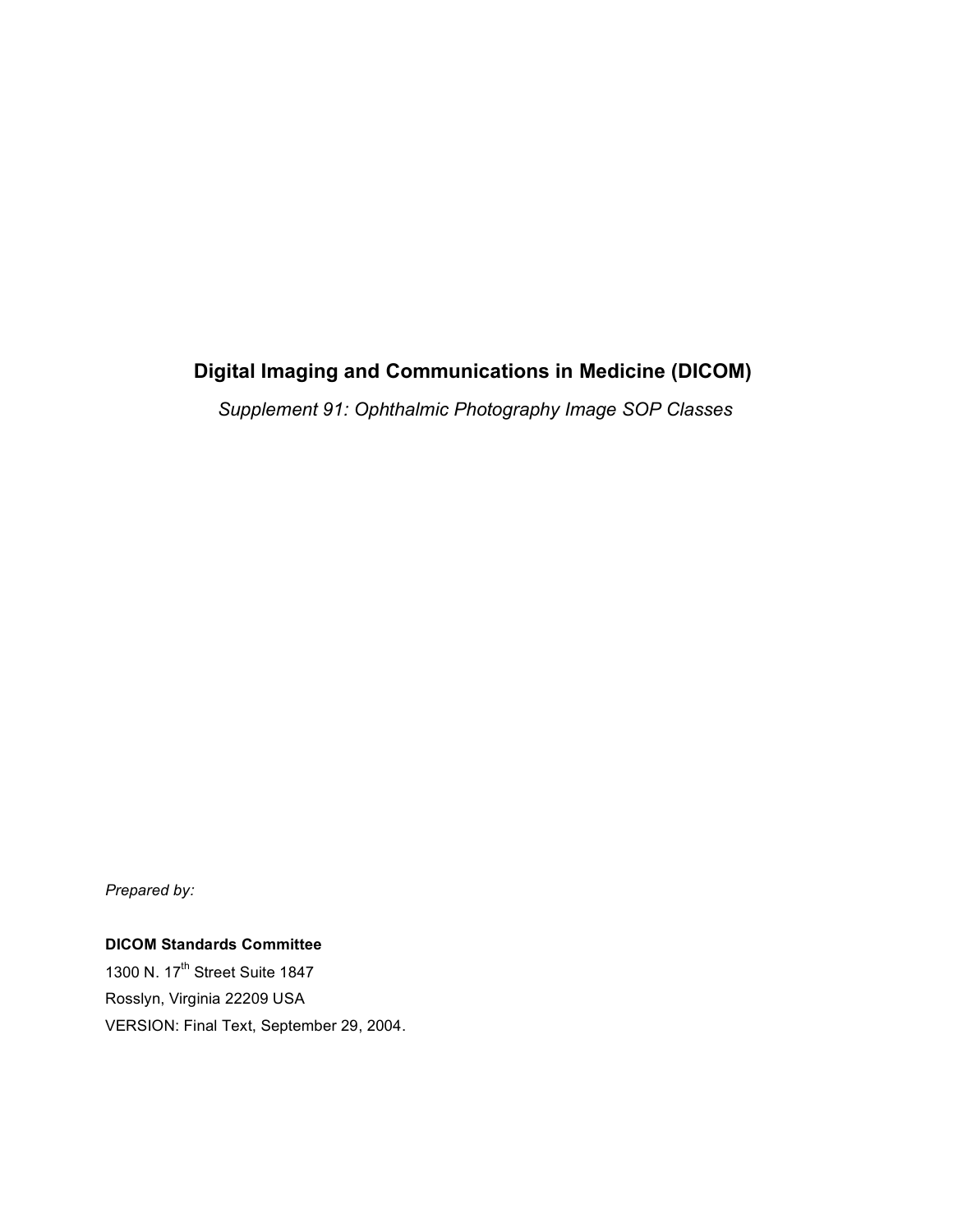# **Table of Contents**

| A.41                                                                            |    |
|---------------------------------------------------------------------------------|----|
| A.41.1                                                                          |    |
| A.41.2                                                                          |    |
| A.41.3                                                                          |    |
| A.41.4                                                                          |    |
| A.42                                                                            |    |
| A.42.1                                                                          |    |
| Ophthalmic Photography 16 Bit Image IOD Entity-Relationship Model  10<br>A.42.2 |    |
| A.42.3                                                                          |    |
| A.42.4                                                                          |    |
|                                                                                 |    |
| A.43.1                                                                          |    |
| A.43.2                                                                          |    |
|                                                                                 |    |
| C.8.17                                                                          |    |
| C.8.18                                                                          |    |
| Annex U                                                                         |    |
|                                                                                 |    |
|                                                                                 |    |
|                                                                                 |    |
| U.1.3 Routine Flourescein Exam.                                                 | 25 |
|                                                                                 |    |
|                                                                                 |    |
|                                                                                 |    |
|                                                                                 |    |
|                                                                                 |    |
|                                                                                 |    |
|                                                                                 |    |
|                                                                                 |    |
|                                                                                 |    |
|                                                                                 |    |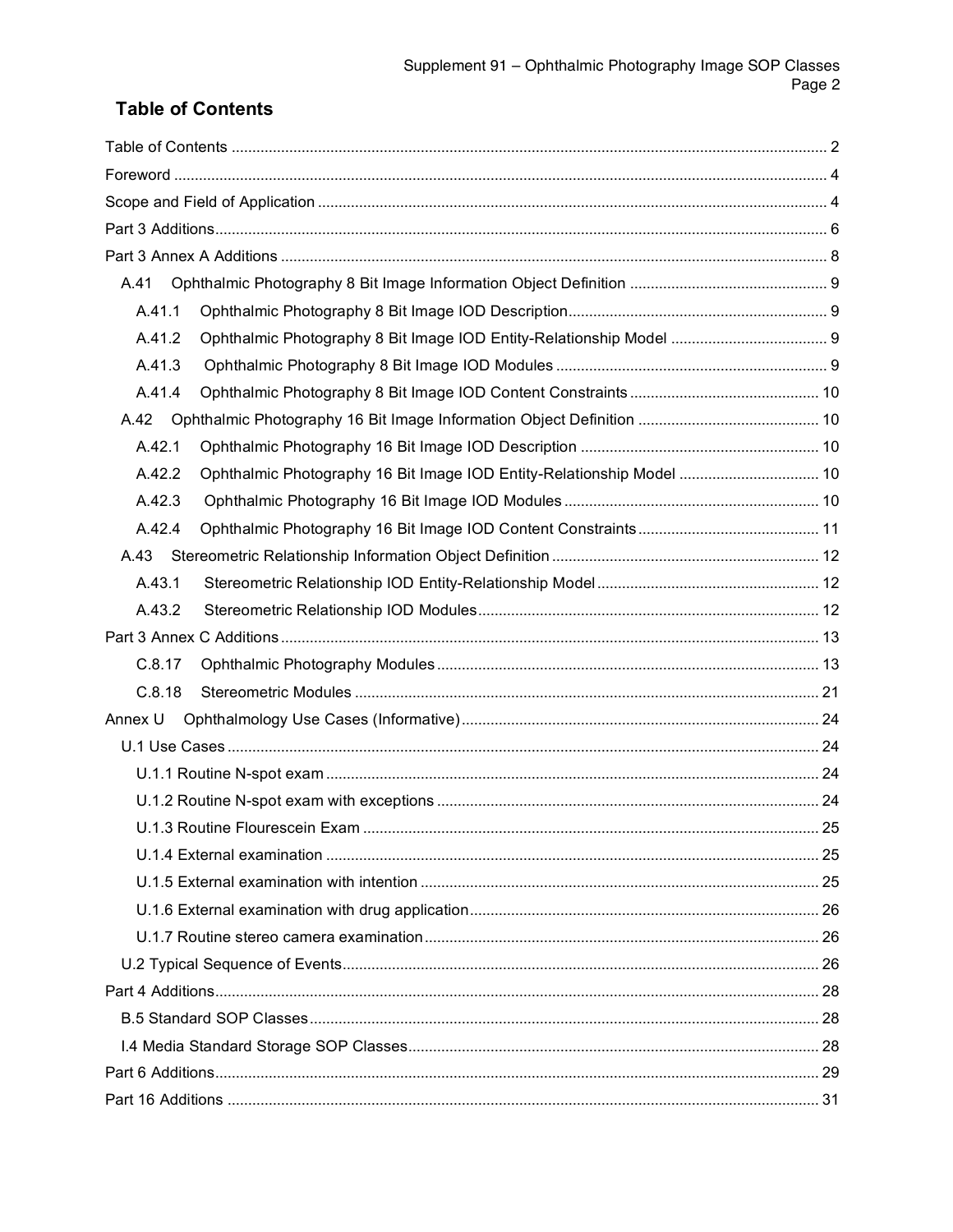| <b>CID 4200</b> |  |
|-----------------|--|
| <b>CID 4201</b> |  |
| <b>CID 4202</b> |  |
| CID 4203        |  |
| CID 4204        |  |
| <b>CID 4205</b> |  |
| <b>CID 4206</b> |  |
| CID 4207        |  |
| CID 4208        |  |
| <b>CID 4209</b> |  |
| <b>CID 7202</b> |  |
| <b>CID 29</b>   |  |
| Annex D         |  |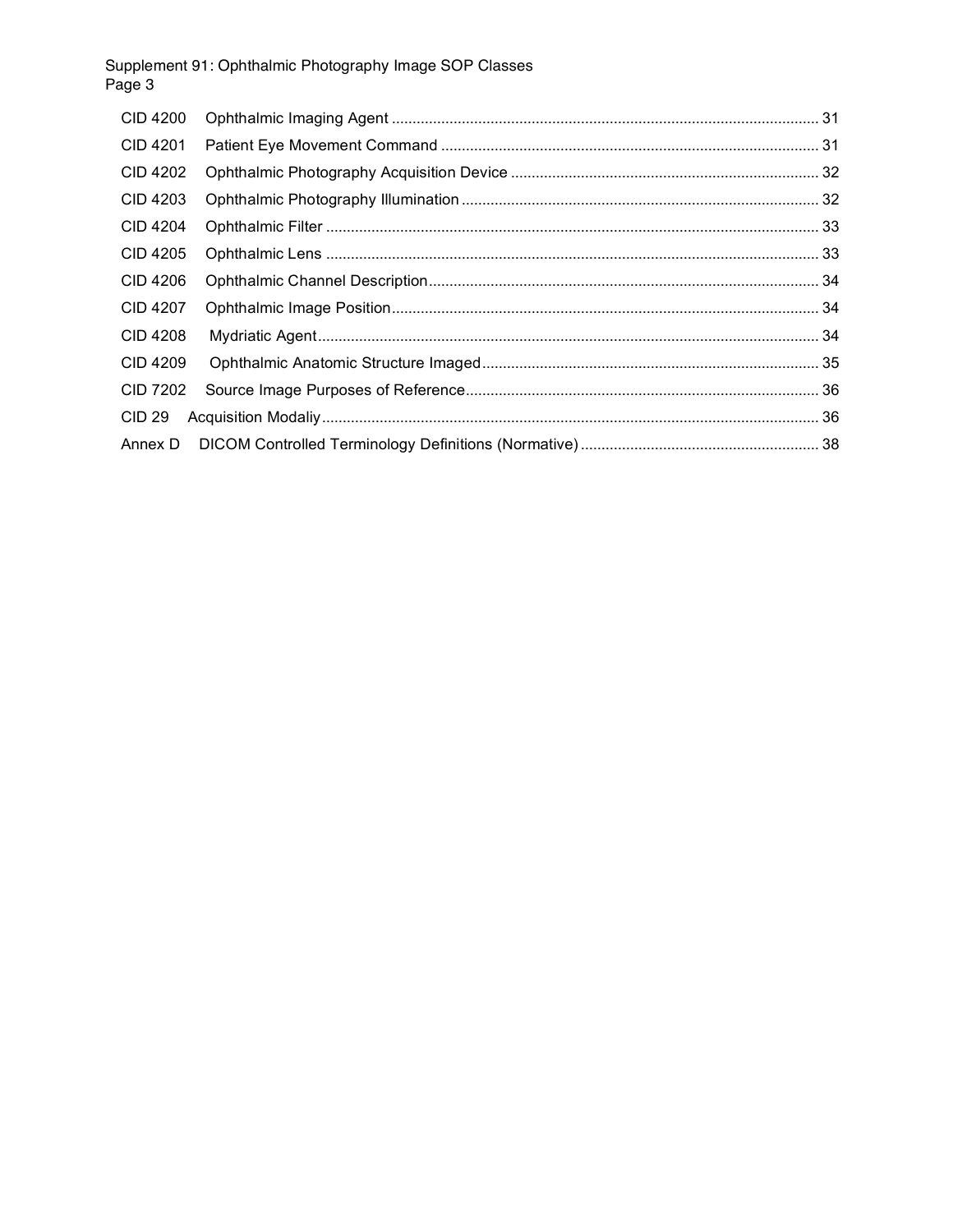### **Foreword**

This Supplement to the DICOM Standard introduces three new IODs and SOP Classes for ophthalmic photographic imaging techniques using visible and near-visible light. The first two IODs are for ophthalmic images, while the third is used to define image relationships for

- 5 stereoscopic pairs of images. The new IODs will be used with several types of ophthalmic photographic imaging devices that use light and optics to produce images of external anatomy and the cornea, and also internal retinal structures. Images created may be single frame or multiframe, color or monochrome. Ophthalmic photographic imaging may incorporate magnification, dyes and color filters, and stereoscopic photography. Ophthalmic photographic imaging requires
- 10 very specific and detailed identification of equipment used and related acquisition attributes for proper interpretation of the images.

This supplement does not address optical coherence tomography (OCT) or ophthalmic endoscopy. For ophthalmic endoscopy, the existing single and multiframe VL or Video Endoscopic Image Storage SOP Classes shall be used.

15

This Supplement proposes changes to the following Parts of the DICOM Standard:

PS 3.3 - Information Object Definitions PS 3.4 - Service Class Specifications PS 3.6 - Data Dictionary 20 PS3.16 Content Mapping Resource

### **Scope and Field of Application**

- Manufacturers of ophthalmic photographic imaging devices have transitioned from film to creating 25 digital data directly, and have identified the need for a compatible DICOM Image Object Definition for information exchange. Working Group 9 evaluated the Photographic Visible Light IOD and the new multiframe Secondary Capture IODs for adequate representation of fundus images. Some of the reasons these existing IODs are not adequate are:
- a. Equipment made for ophthalmic photographic imaging includes a wide variety of light 30 sources, lens systems, and digital camera types. The viewer of ophthalmic images sometimes needs specific equipment descriptions for proper interpretation. The General Equipment and the SC Equipment Modules specified in the VL and SC image object definitions are supplemented with an ophthalmic equipment module for adequate identification.
- 35 b. Fundus photography and fluorescein angiography devices produce combinations of single images, multiple images, and cine datasets depending on the type of equipment and procedures performed. The proposed SOP classes will provide the flexibility to exchange all of these image formats by using a multiframe module.
- c. An important basic requirement for ophthalmic photographic imaging is to identify 40 stereoscopic pairs, left and right eye image sets, and angiographic image sets. Stereoscopic pairs of images are kept together through the use of a new stereoscopic relationship entity.
- d. An important basic requirement for ophthalmic contrast agent based procedures (such as Fluorescein and ICG angiography) is to identify time stamping for angiographic image 45 sets. Synchronization and time attributes are included in these modules to provide the necessary temporal relationships.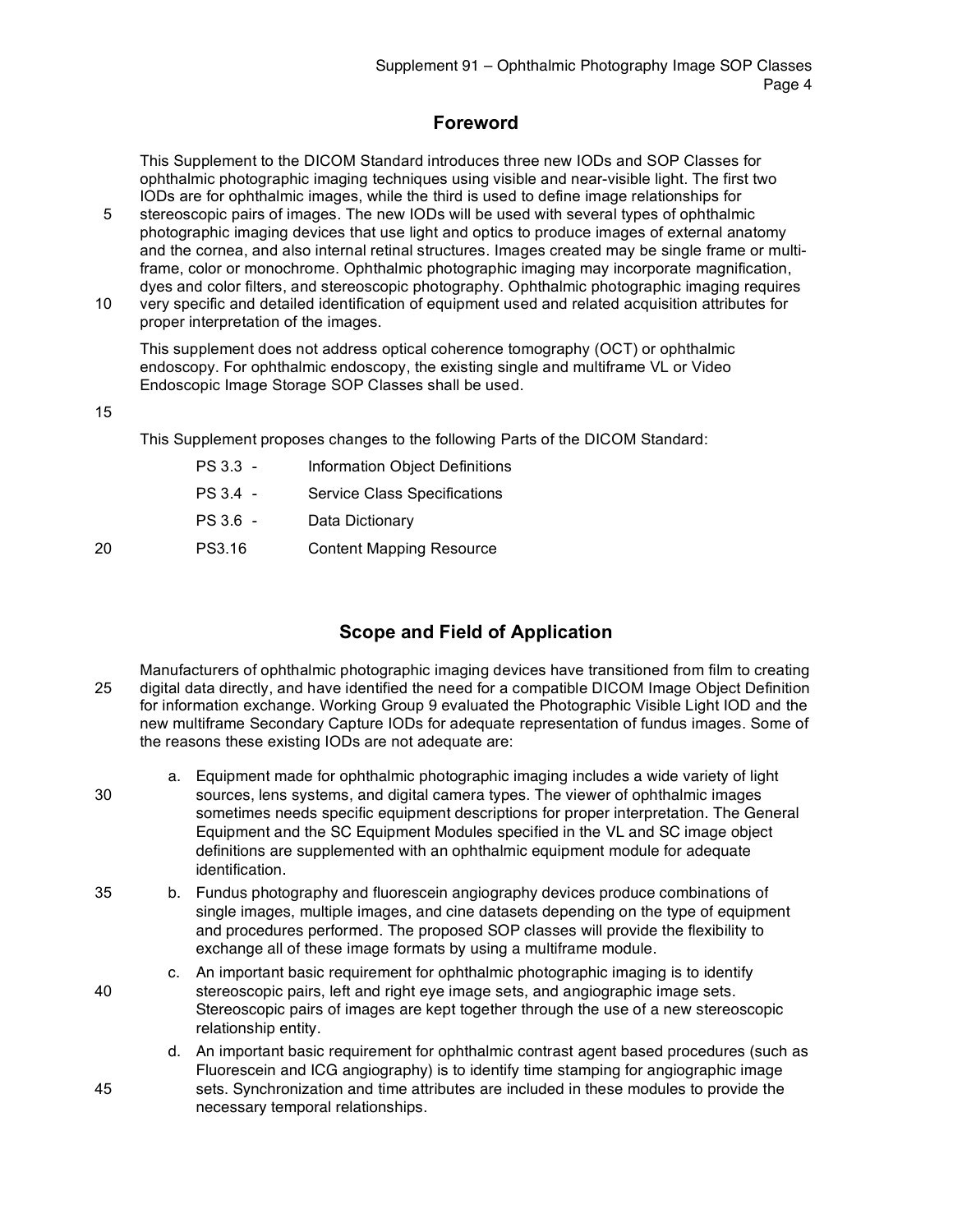e. Because the proposed IODs encompass several photographic imaging techniques, an extended acquisition specification and corresponding code values will be required for complete descriptions.

50

The expected use cases are described below in an informative annex that will become part of the standard.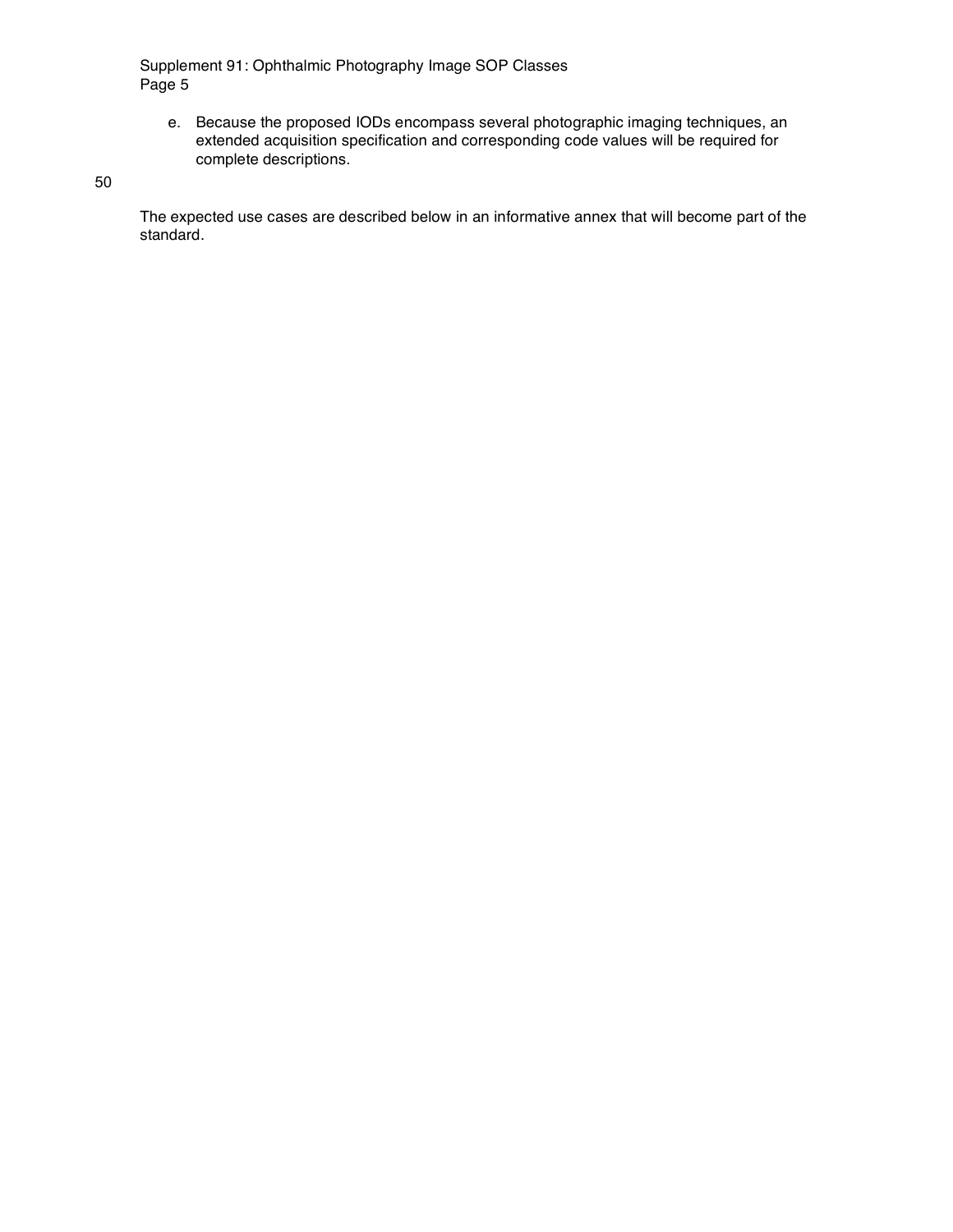## **Part 3 Additions**

55

*Modify PS3.3 Table A.1-1 to add new IOD: Ophthalmic Photography Imaging*

| <b>IODs</b><br><b>Modules</b>      | . | 8-bit<br>Ophth | 16-bit<br>Ophth          | $\overline{\phantom{a}}$ |
|------------------------------------|---|----------------|--------------------------|--------------------------|
| Patient                            |   | <u>М</u>       | M                        |                          |
| Specimen<br>Identification         |   | U              | U                        |                          |
| Clinical Trial<br>Subject          |   | <u>U</u>       | $\underline{\mathsf{u}}$ |                          |
| General Study                      |   | <u>M</u>       | <u>M</u>                 |                          |
| Patient Study                      |   | <u>U</u>       | <u>u</u>                 |                          |
| <b>Clinical Trial</b><br>Study     |   | U              | U                        |                          |
| General Series                     |   | <u>М</u>       | <u>M</u>                 |                          |
| Ophthalmic<br>Series               |   | M              | M                        |                          |
| Clinical Trial<br>Series           |   | U              | U                        |                          |
|                                    |   |                |                          |                          |
| Synchronization                    |   | M              | M                        |                          |
|                                    |   |                |                          |                          |
| General<br>Equipment               |   | M              | <u>М</u>                 |                          |
| <b>SC</b> Equipment                |   |                |                          |                          |
| General Image                      |   | <u>М</u>       | M                        |                          |
| Image Plane                        |   |                |                          |                          |
| Image Pixel                        |   | <u>М</u>       | <u>М</u>                 |                          |
| Enhanced<br>Contrast/Bolus         |   | $\overline{c}$ | $\overline{c}$           |                          |
|                                    |   |                |                          |                          |
| Cine                               |   | $\overline{c}$ | <u>c</u>                 |                          |
| Multi-frame                        |   | M              | M                        |                          |
|                                    |   |                |                          |                          |
| Ophthalmic<br>Photography<br>Image |   | M              | M                        |                          |
| <b>Ocular Region</b>               |   | <u>M</u>       | $\underline{\mathsf{M}}$ |                          |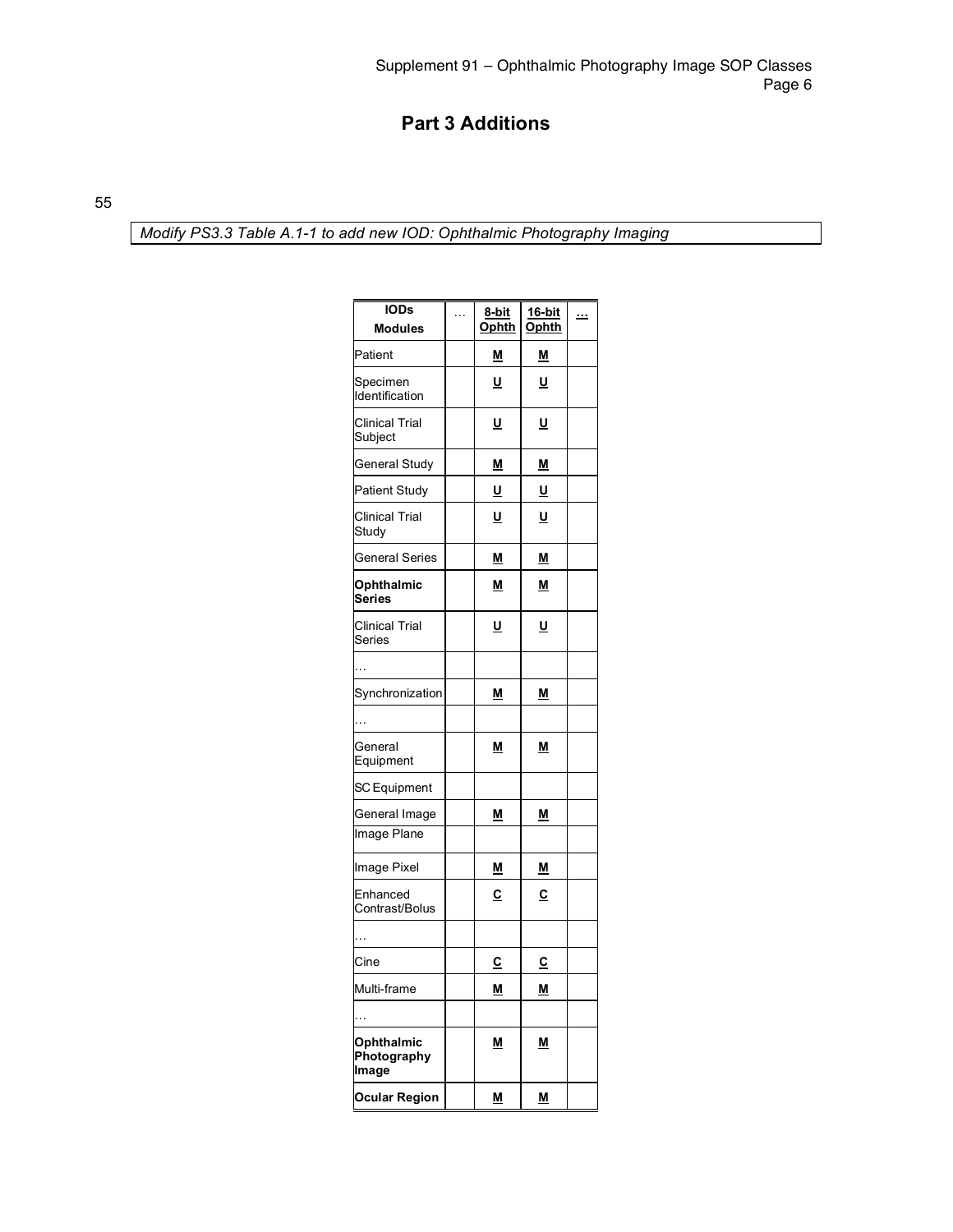| Imaged                                                               |          |   |  |
|----------------------------------------------------------------------|----------|---|--|
| Ophthalmic<br>Photography<br><b>Acquisition</b><br><b>Parameters</b> | <u>м</u> | Μ |  |
| Ophthalmic<br>Photographic<br><b>Parameters</b>                      | М        | Μ |  |
| <b>SOP Common</b>                                                    | м        | М |  |

60

*Modify PS3.3 Table A.1-2 to add a new module: Stereometric Relationship*

#### **Table A.1-2 COMPOSITE INFORMATION OBJECT MODULES OVERVIEW - NON-IMAGES**

| <b>IODs</b><br><b>Modules</b>    | Stereo<br>metric<br>Reltn |  |
|----------------------------------|---------------------------|--|
| Patient                          | Μ                         |  |
| Patient<br>Summary               |                           |  |
| Specimen<br>Identification       | $\overline{c}$            |  |
| <b>Clinical Trial</b><br>Subject | <u>U</u>                  |  |
| General Study                    | <u>M</u>                  |  |
| <b>Patient Study</b>             | <u>U</u>                  |  |
| <b>Clinical Trial</b><br>Study   | U                         |  |
| <b>Study Content</b>             |                           |  |
| <b>General Series</b>            |                           |  |
| <b>Clinical Trial</b><br>Series  | U                         |  |
|                                  |                           |  |
| <b>Stereometric</b><br>Series    | M                         |  |
| .                                |                           |  |
| Presentation<br>Series           |                           |  |
| <b>SR Document</b><br>Series     |                           |  |
| Key Object<br>Document<br>Series |                           |  |
| Frame Of<br>Reference            |                           |  |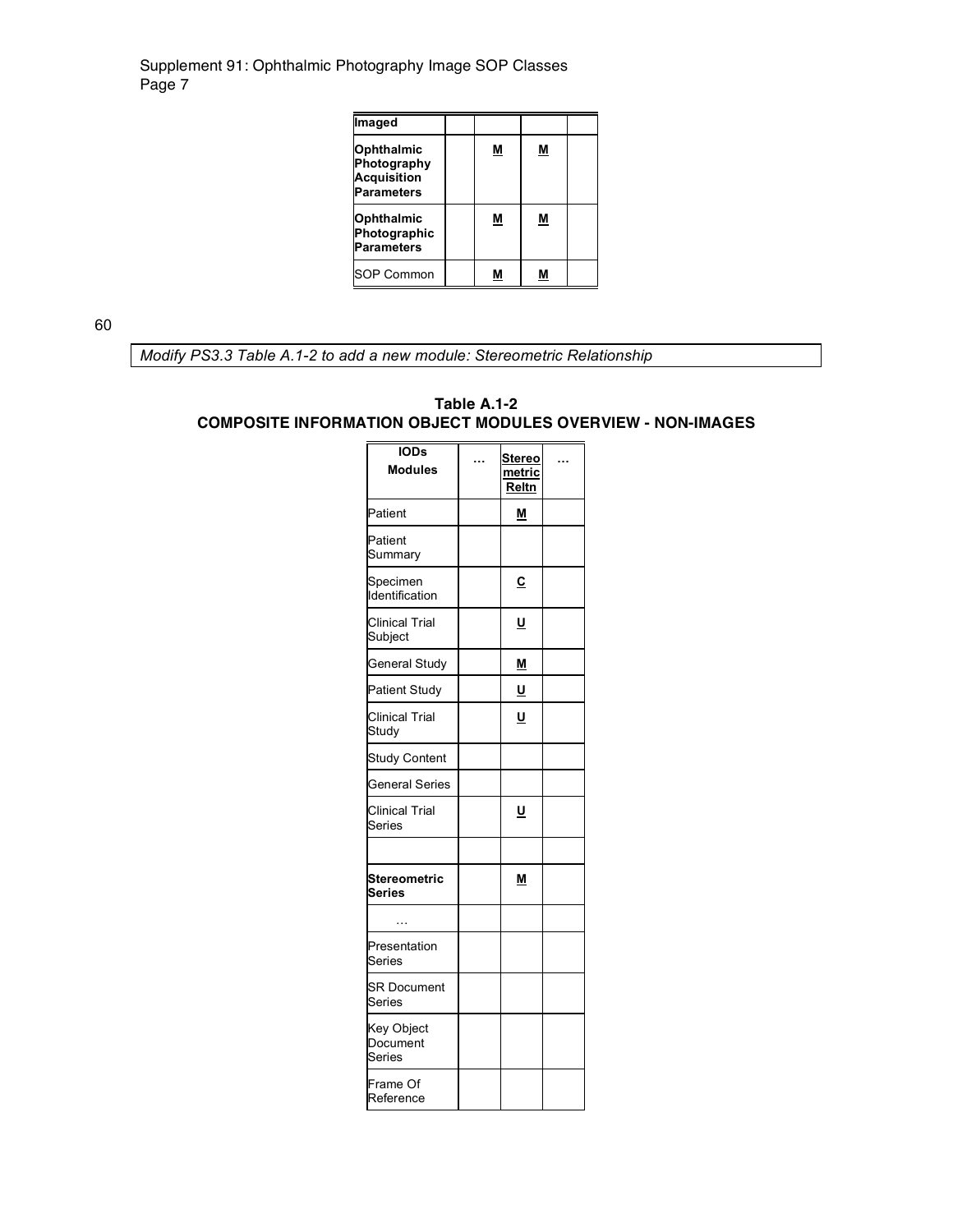| Synchronization                       |          |  |
|---------------------------------------|----------|--|
| Cardiac<br>Synchronization            |          |  |
| Respiratory<br>Synchronization        |          |  |
| <b>Bulk Motion</b><br>Synchronization |          |  |
| General<br>Equipment                  | Μ        |  |
| General Image                         |          |  |
| <b>Image Plane</b>                    |          |  |
| Image Pixel                           |          |  |
| Multi-frame                           |          |  |
| Stereometric<br>Relationship          | Μ        |  |
| <b>SR Document</b><br>General         |          |  |
| SR Document<br>Content                |          |  |
| Key Object<br>Document                |          |  |
| $\cdots$                              |          |  |
| $\ddotsc$                             |          |  |
| Softcopy VOI<br>LUT                   |          |  |
| Softcopy<br>Presentation<br>LUT       |          |  |
| Image<br>Histogram                    |          |  |
| Presentation<br>State                 |          |  |
| LUT<br>Identification                 |          |  |
| Acquisition<br>Context                |          |  |
| Common<br>Instance<br>Reference       | <u>М</u> |  |
| <b>SOP Common</b>                     | M        |  |

65

**Part 3 Annex A Additions**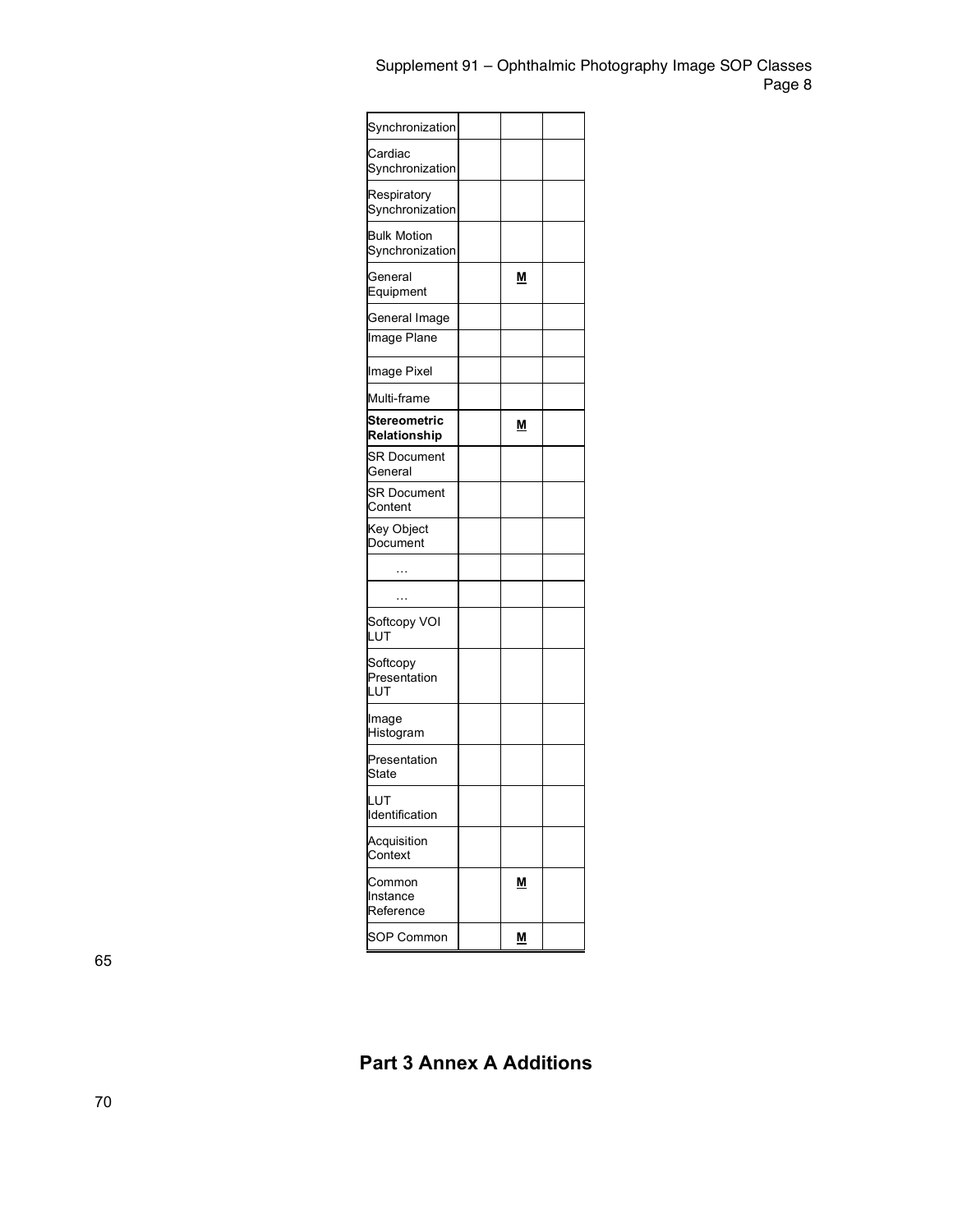| Modify PS3.3 Annex A |
|----------------------|
|----------------------|

### **A.41 Ophthalmic Photography 8 Bit Image Information Object Definition**

This Section defines an Information Object to be used with several types of ophthalmic 75 photographic imaging devices including fundus cameras, slit lamp cameras, scanning laser devices, stereoscopic cameras, video equipment and digital photographic equipment, with 8 bit resolution per pixel in each image plane.

#### **A.41.1 Ophthalmic Photography 8 Bit Image IOD Description**

The Ophthalmic Photography 8 Bit Image IOD specifies a single-frame or a multi-frame image 80 acquired on a digital photographic DICOM modality. This IOD can be used to encode single ophthalmic images and cine sequences.

### **A.41.2 Ophthalmic Photography 8 Bit Image IOD Entity-Relationship Model**

The E-R Model in Section A.1.2 of this Part depicts those components of the DICOM Information 85 Model that directly reference the Ophthalmic Photography 8-Bit Image IOD, with exception of the Curve, VOI LUT, and Modality LUT entities, which are not used. Table A.41-1 specifies the Modules of the Ophthalmic Photography 8 Bit Image IOD.

#### **A.41.3 Ophthalmic Photography 8 Bit Image IOD Modules**

#### **Table A.41-1** 90 **OPHTHALMIC PHOTOGRAPHY 8 BIT IMAGE IOD MODULES**

| IE                    | <b>Module</b>                    | <b>Reference</b> | <b>Usage</b>                                                                      |
|-----------------------|----------------------------------|------------------|-----------------------------------------------------------------------------------|
| Patient               | Patient                          | C.7.1.1          | М                                                                                 |
|                       | Specimen<br>Identification       | C.7.1.2          | C - Required if the Imaging Subject is a Specimen                                 |
|                       | <b>Clinical Trial Subject</b>    | C.7.1.3          | U                                                                                 |
| Study                 | <b>General Study</b>             | C.7.2.1          | M                                                                                 |
|                       | <b>Patient Study</b>             | C.7.2.2          | U                                                                                 |
|                       | <b>Clinical Trial Study</b>      | C.7.2.3          | U                                                                                 |
| <b>Series</b>         | <b>General Series</b>            | C.7.3.1          | м                                                                                 |
|                       | Ophthalmic<br>Photography Series | C.8.17.1         | M                                                                                 |
|                       | <b>Clinical Trial Series</b>     | C.7.3.2          | U                                                                                 |
| Frame of<br>Reference | Synchronization                  | C.7.4.2          | M                                                                                 |
| Equipment             | General Equipment                | C.7.5.1          | М                                                                                 |
| Image                 | General Image                    | C.7.6.1          | M                                                                                 |
|                       | Image Pixel                      | C.7.6.3          | М                                                                                 |
|                       | Enhanced<br>Contrast/Bolus       | $C$ 7.6.4.b      | C - Required if contrast was administered, see<br>A.41.4.2                        |
|                       | Cine                             | C.7.6.5          | C - Required if there is a sequential temporal<br>relationship between all frames |
|                       | Multi-frame                      | C.7.6.6          | м                                                                                 |
|                       | Ophthalmic                       | C.8.17.2         | M                                                                                 |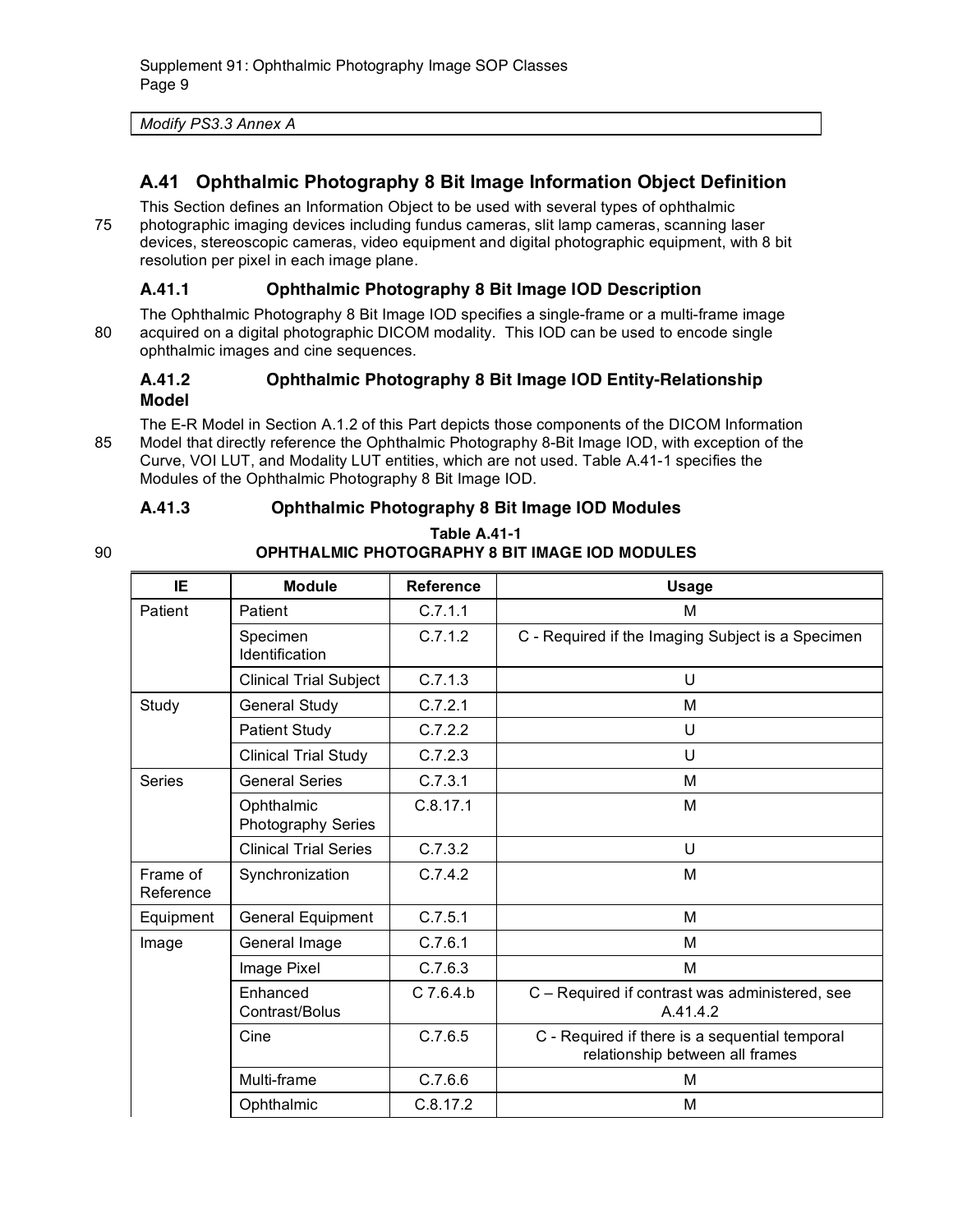|  | Photography Image                                      |          |   |
|--|--------------------------------------------------------|----------|---|
|  | Ocular Region<br>Imaged                                | C.8.17.5 | M |
|  | Ophthalmic<br>Photography<br>Acquisition<br>Parameters | C.8.17.4 | M |
|  | Ophthalmic<br>Photographic<br>Parameters               | C.8.17.3 | M |
|  | SOP Common                                             | C.12.1   | M |

### **A.41.4 Ophthalmic Photography 8 Bit Image IOD Content Constraints**

The following constraints on Series and Image attributes take precedence over the descriptions given in the Module Attribute Tables.

#### 95 **A.41.4.1 Bits Allocated, Bits Stored, and High Bit**

For Ophthalmic Photography 8 bit images, the Enumerated Value of Bits Allocated (0028,0100) (Image Pixel Module, C.7.6.3) shall be 8; the Enumerated Value of Bits Stored (0028,0101) shall be 8; and the Enumerated Value of High Bit (0028,0102) shall be 7.

### **A.41.4.2 Contrast/Bolus Agent Sequence**

100 For Contrast/Bolus Agent Sequence (0018,0012), the defined CID 4200 shall be used.

### **A.42 Ophthalmic Photography 16 Bit Image Information Object Definition**

This Section defines an Information Object to be used with several types of ophthalmic photographic imaging devices including fundus cameras, slit lamp cameras, scanning laser devices, stereoscopic cameras, video equipment and digital photographic equipment, with16 bit 105 resolution per pixel in each image plane.

### **A.42.1 Ophthalmic Photography 16 Bit Image IOD Description**

The Ophthalmic Photography 16 Bit Image IOD specifies a single-frame or a multi-frame image acquired on a digital photographic DICOM modality. This IOD can be used to encode single ophthalmic images and other combinations including cine sequences.

#### 110 **A.42.2 Ophthalmic Photography 16 Bit Image IOD Entity-Relationship Model**

The E-R Model in Section A.1.2 of this Part depicts those components of the DICOM Information Model that directly reference the Ophthalmic Photography 16-Bit Image IOD, with exception of the Curve, VOI LUT, Frame of Reference and Modality LUT entities, which are not used. Table 115 A.42-1 specifies the Modules of the Ophthalmic Photography 16 Bit Image IOD.

### **A.42.3 Ophthalmic Photography 16 Bit Image IOD Modules**

| IE      | <b>Module</b>              | <b>Reference</b> | Usage                                             |
|---------|----------------------------|------------------|---------------------------------------------------|
| Patient | Patient                    | C.7.1.1          | м                                                 |
|         | Specimen<br>Identification | C.7.1.2          | C - Required if the Imaging Subject is a Specimen |

#### **Table A.42-1 OPHTHALMIC PHOTOGRAPHY 16 BIT IMAGE IOD MODULES**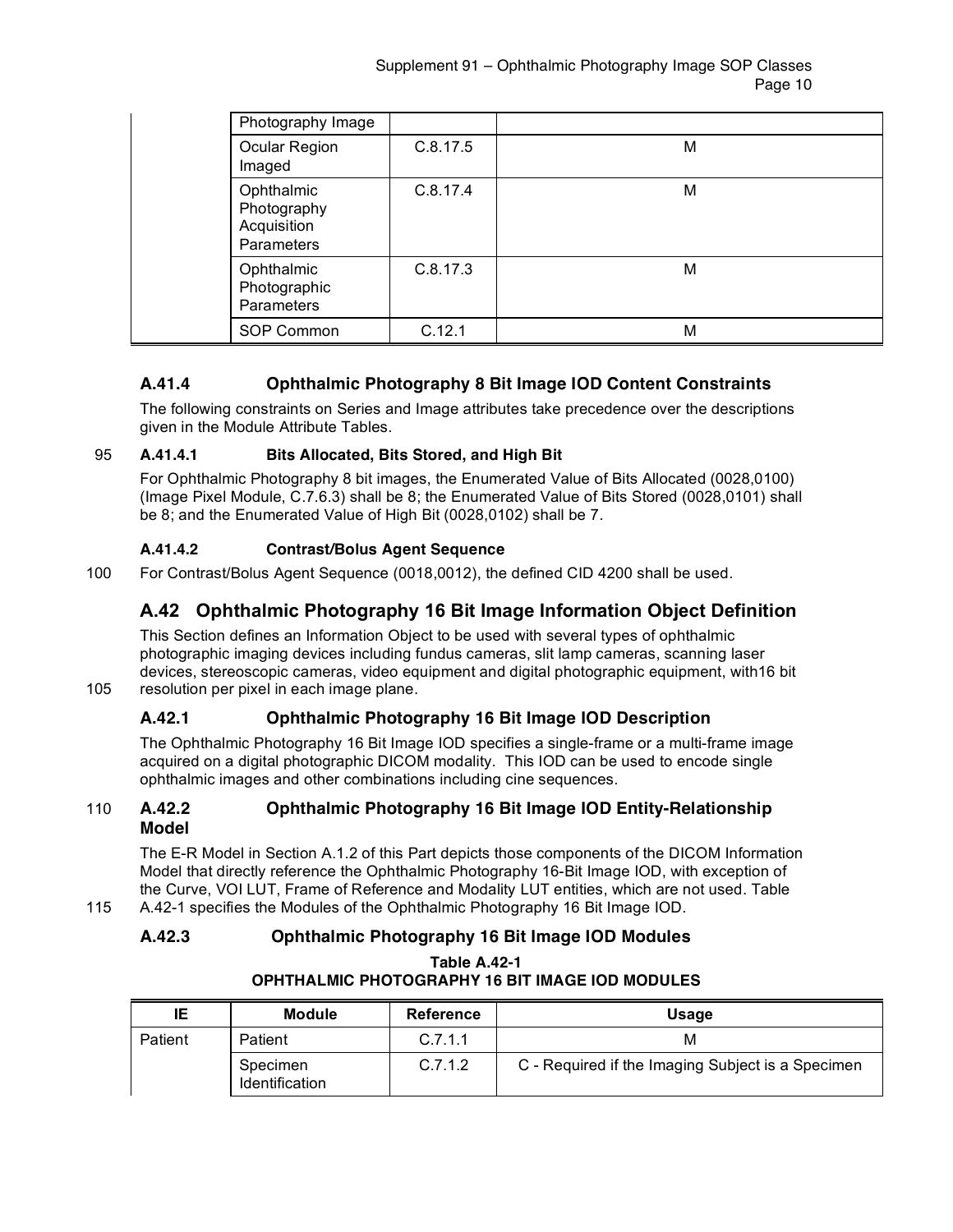|                       | <b>Clinical Trial Subject</b>                          | C.7.1.3     | U                                                                                 |
|-----------------------|--------------------------------------------------------|-------------|-----------------------------------------------------------------------------------|
|                       |                                                        |             |                                                                                   |
| Study                 | <b>General Study</b>                                   | C.7.2.1     | M                                                                                 |
|                       | <b>Patient Study</b>                                   | C.7.2.2     | U                                                                                 |
|                       | <b>Clinical Trial Study</b>                            | C.7.2.3     | U                                                                                 |
| <b>Series</b>         | <b>General Series</b>                                  | C.7.3.1     | M                                                                                 |
|                       | Ophthalmic<br>Photography Series                       | C.8.17.1    | M                                                                                 |
|                       | <b>Clinical Trial Series</b>                           | C.7.3.2     | U                                                                                 |
| Frame of<br>Reference | Synchronization                                        | C.7.4.2     | M                                                                                 |
| Equipment             | General Equipment                                      | C.7.5.1     | M                                                                                 |
| Image                 | General Image                                          | C.7.6.1     | M                                                                                 |
|                       | Image Pixel                                            | C.7.6.3     | M                                                                                 |
|                       | Enhanced<br>Contrast/Bolus                             | $C$ 7.6.4.b | C - Required if contrast was administered; see<br>A.42.4.2                        |
|                       | Cine                                                   | C.7.6.5     | C - Required if there is a sequential temporal<br>relationship between all frames |
|                       | Multi-frame                                            | C.7.6.6     | M                                                                                 |
|                       | Ophthalmic<br>Photography Image                        | C.8.17.2    | M                                                                                 |
|                       | Ocular Region<br>Imaged                                | C.8.17.5    | M                                                                                 |
|                       | Ophthalmic<br>Photography<br>Acquisition<br>Parameters | C.8.17.4    | M                                                                                 |
|                       | Ophthalmic<br>Photographic<br>Parameters               | C.8.17.3    | M                                                                                 |
|                       | SOP Common                                             | C.12.1      | M                                                                                 |

### 120 **A.42.4 Ophthalmic Photography 16 Bit Image IOD Content Constraints**

The following constraints on Series and Image attributes take precedence over the descriptions given in the Module Attribute Tables.

### **A.42.4.1 Bits Allocated, Bits Stored, and High Bit**

For Ophthalmic Photography 16 bit images, the Enumerated Value of Bits Allocated (0028,0100) 125 (Image Pixel Module, C.7.6.3) shall be 16; the Enumerated Value of Bits Stored (0028,0101) shall be 16; and the Enumerated Value of High Bit (0028,0102) shall be 15.

### **A.42.4.2 Contrast/Bolus Agent Sequence**

For Contrast/Bolus Agent Sequence (0018,0012), the defined CID 4200 shall be used.

130 *Modify PS3.3 Annex A*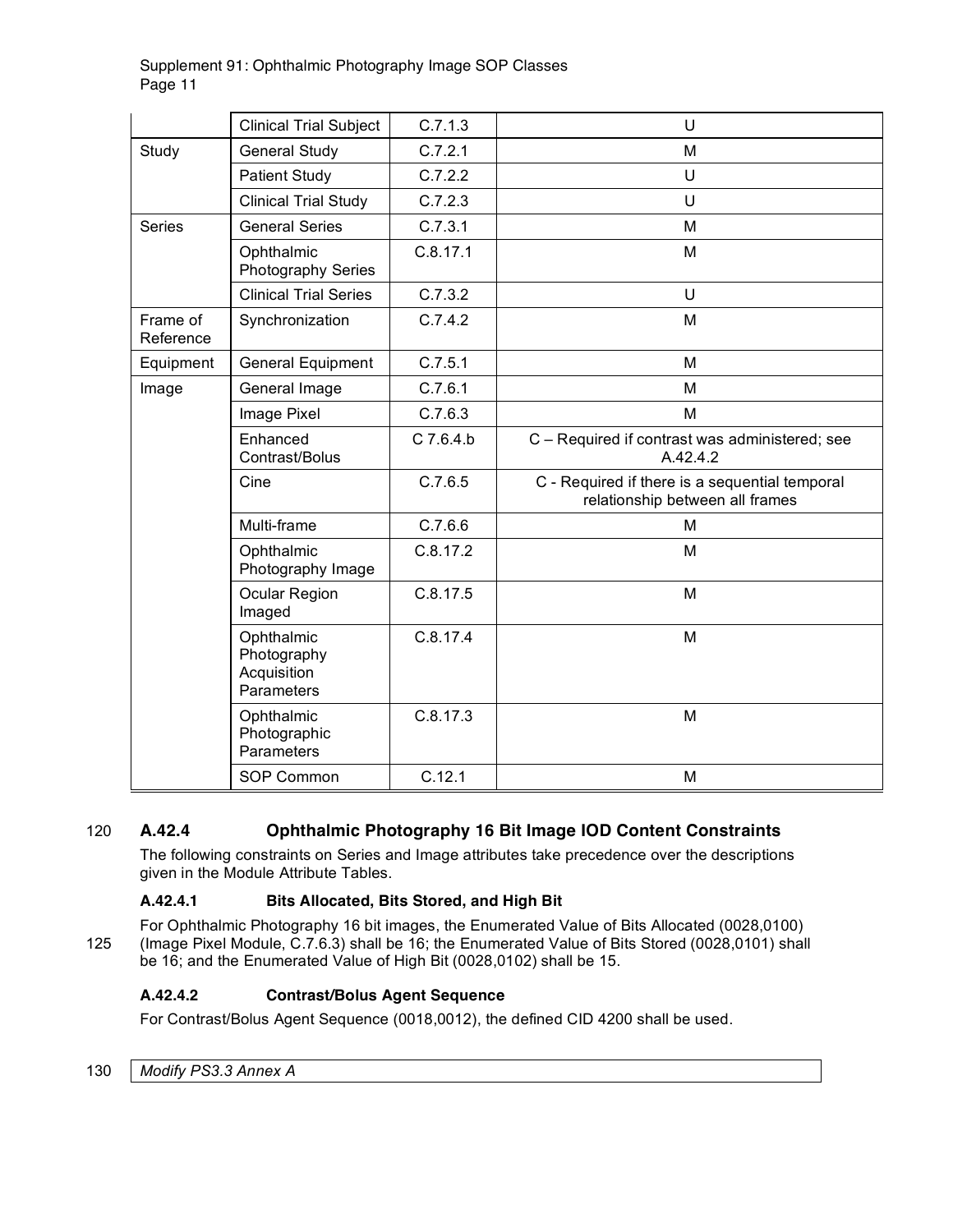### **A.43 Stereometric Relationship Information Object Definition**

This Section defines an Information Object to be used for linking together images belonging to stereoscopic pairs. A Series IE will typically contain a single Stereometric Relationship IE that 135 references one or more sets of stereoscopic images. Stereoscopic pairs for ophthalmic photographic imaging may include single images, multi-frame images, or cine images.

### **A.43.1 Stereometric Relationship IOD Entity-Relationship Model**



140

#### **Figure A.43-1 STEREOMETRIC RELATIONSHIP INFORMATION OBJECT DEFINITION E-R MODEL**

#### **A.43.2 Stereometric Relationship IOD Modules**

### **Table A.43-2** 145 **STEREOMETRIC RELATIONSHIP IOD MODULES**

| ΙE      | <b>Module</b>              | Reference | <b>Usage</b>                                      |
|---------|----------------------------|-----------|---------------------------------------------------|
| Patient | Patient                    | C.7.1.1   | м                                                 |
|         | Specimen<br>Identification | C.7.1.2   | C - Required if the Imaging Subject is a Specimen |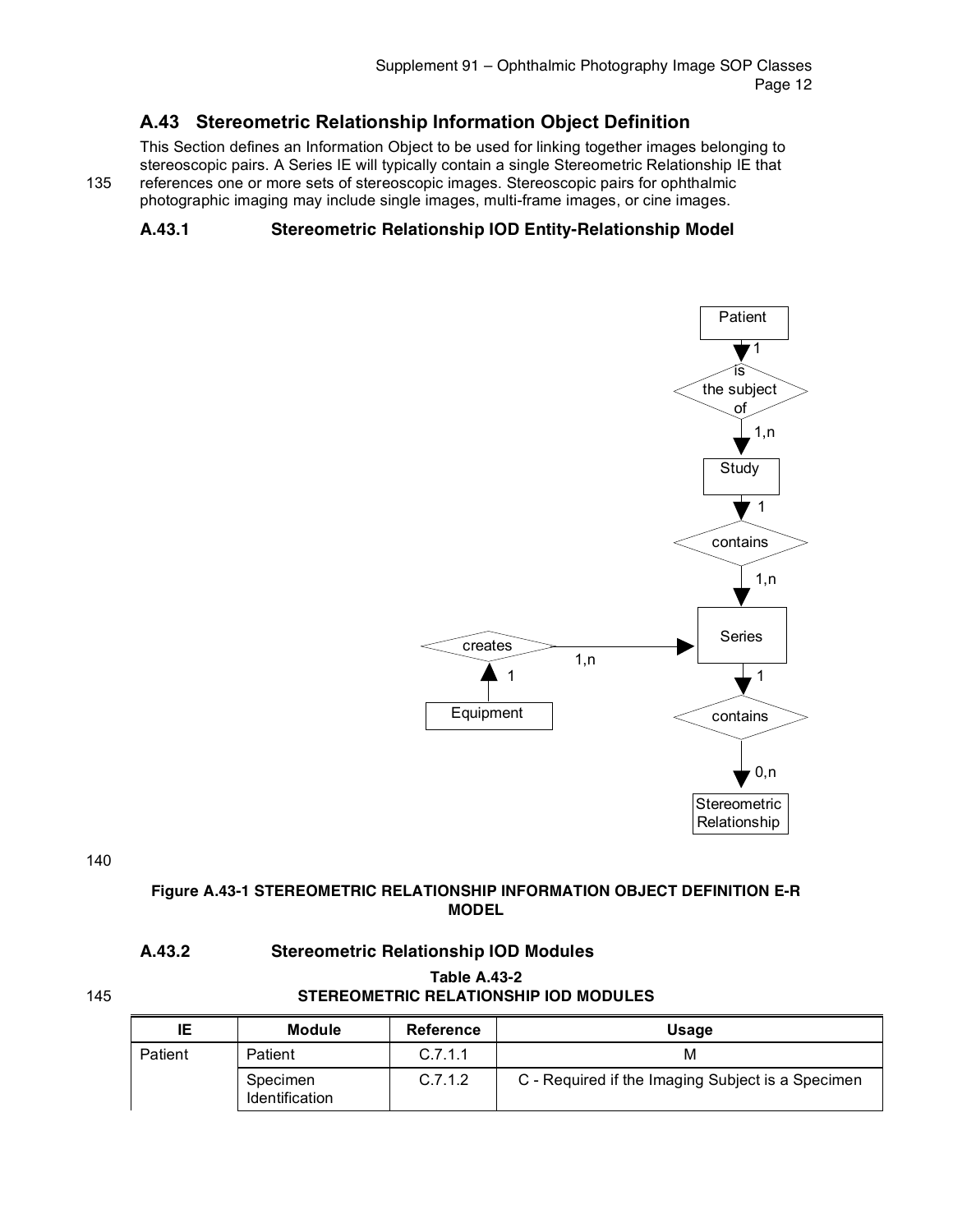|                                     | <b>Clinical Trial</b><br>Subject       | C.7.1.3  | U |
|-------------------------------------|----------------------------------------|----------|---|
| Study                               | <b>General Study</b>                   | C.7.2.1  | м |
|                                     | <b>Patient Study</b>                   | C.7.2.2  | U |
|                                     | <b>Clinical Trial Study</b>            | C.7.2.3  | U |
| <b>Series</b>                       | <b>Clinical Trial Series</b>           | C.7.3.2  | U |
|                                     | <b>Stereometric</b><br><b>Series</b>   | C.8.18.1 | M |
| Equipment                           | <b>General Equipment</b>               | C.7.5.1  | м |
| <b>Stereometric</b><br>Relationship | Stereometric<br>Relationship<br>Module | C.8.18.2 | M |
|                                     | Common Instance<br>Reference Module    | C.12.2   | M |
|                                     | SOP Common                             | C.12.1   | M |

### **Part 3 Annex C Additions**

150 *Modify PS3.3 Annex C – Add to the list of Modality (0008,0060) Defined Terms (C.7.3.1.1.1)*

OP = Ophthalmic Photography SMR = Stereometric Relationship

### 155 *Modify PS3.3 Annex C*

#### **C.8.17 Ophthalmic Photography Modules**

#### **C.8.17.1 Ophthalmic Photography Series Module**

Table C.8.17.1-1 specifies the attributes that describe an Ophthalmic Photography Series.

#### 160 **Table C.8.17.1-1 OPHTHALMIC PHOTOGRAPHY SERIES MODULE ATTRIBUTES**

| <b>Attribute Name</b> | Taq         | Type | <b>Attribute Description</b>                                                              |
|-----------------------|-------------|------|-------------------------------------------------------------------------------------------|
| Modality              | (0008,0060) |      | Source equipment that produced the Ophthalmic<br>Photography Series. Enumerated Value: OP |

#### **C.8.17.2 Ophthalmic Photography Image Module**

Table C.8.17.2-1 specifies the Attributes that describe an Ophthalmic Photography Image 165 produced by Ophthalmic Photography equipment (OP) imaging Modalities.

#### **Table C.8.17.2-1 OPHTHALMIC PHOTOGRAPHY IMAGE MODULE ATTRIBUTES**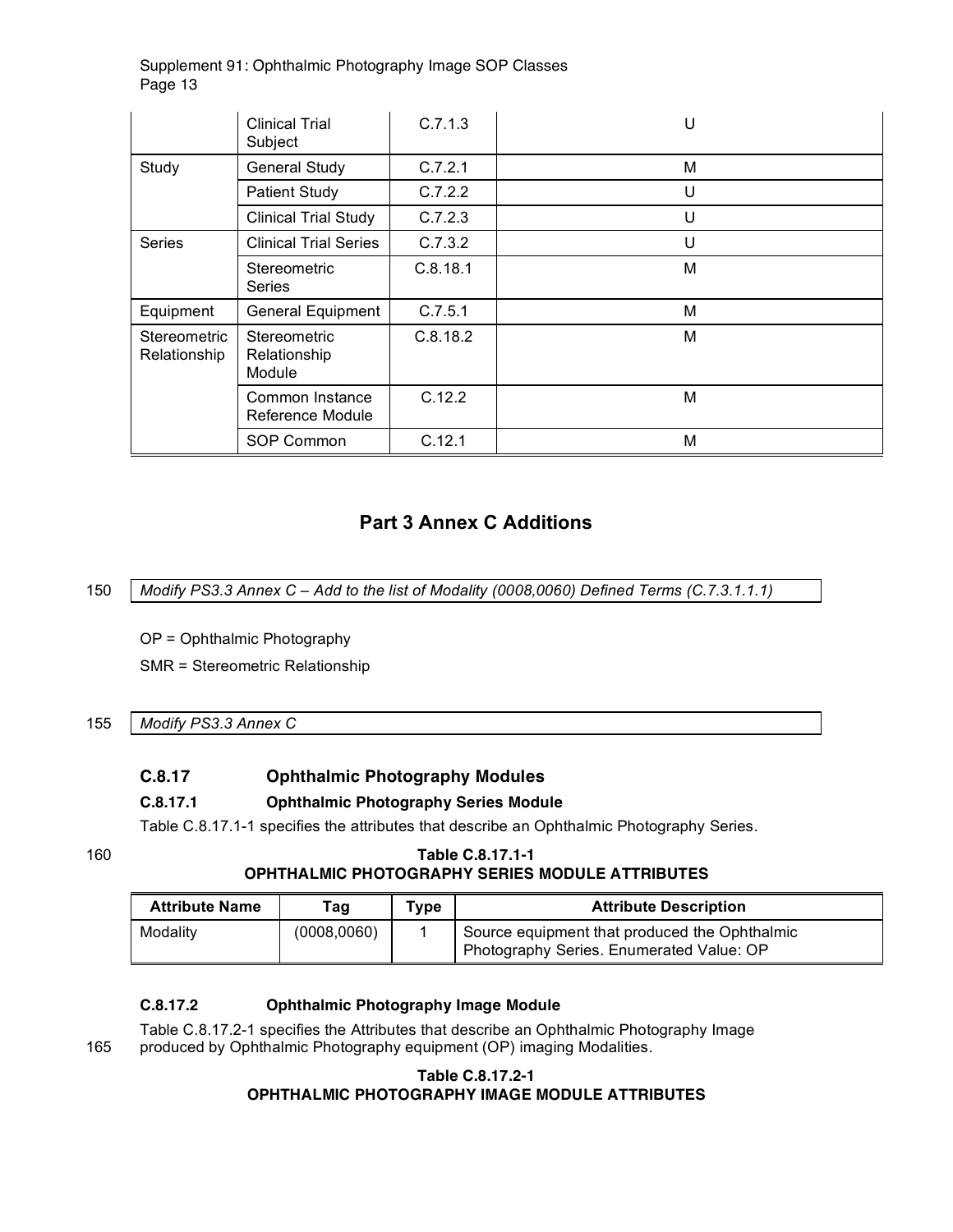| <b>Attribute Name</b>                                   | Tag          | <b>Type</b>    | <b>Attribute Description</b>                                                                                                                                                                                                                                                                                                                                                              |
|---------------------------------------------------------|--------------|----------------|-------------------------------------------------------------------------------------------------------------------------------------------------------------------------------------------------------------------------------------------------------------------------------------------------------------------------------------------------------------------------------------------|
| Image Type                                              | (0008,0008)  | 1              | Image identification characteristics.                                                                                                                                                                                                                                                                                                                                                     |
|                                                         |              |                | See C.8.17.2.1.4 for specialization.                                                                                                                                                                                                                                                                                                                                                      |
| <b>Instance Number</b>                                  | (0020, 0013) | 1              | A number that identifies this image.                                                                                                                                                                                                                                                                                                                                                      |
| Samples per Pixel                                       | (0028,0002)  | 1              | Number of samples (planes) in this image. Enumerated<br>values: 1 or 3.                                                                                                                                                                                                                                                                                                                   |
|                                                         |              |                | See C.8.17.2.1.2 for further explanation.                                                                                                                                                                                                                                                                                                                                                 |
| Samples per Pixel<br>Used                               | (0028,0003)  | 1 <sub>C</sub> | The number of samples (planes) containing information.<br>Enumerated value: 2.<br>Required if different from Samples per Pixel (0028,0002).                                                                                                                                                                                                                                               |
|                                                         |              |                | See section C.8.17.2.1.2                                                                                                                                                                                                                                                                                                                                                                  |
| Photometric<br>Interpretation                           | (0028, 0004) | 1              | Specifies the intended interpretation of the pixel data.<br>See section C.8.17.2.1.3                                                                                                                                                                                                                                                                                                      |
| Pixel<br>Representation                                 | (0028, 0103) | 1              | Data representation of the pixel samples. Enumerated<br>value: 0                                                                                                                                                                                                                                                                                                                          |
| Planar<br>Configuration                                 | (0028,0006)  | 1 <sub>C</sub> | Indicates whether the pixel data are sent color-by-plane or<br>color-by-pixel. Required if Samples per Pixel (0028,0002)<br>has a value greater than 1.                                                                                                                                                                                                                                   |
|                                                         |              |                | Enumerated value shall be 0 (color-by-pixel).                                                                                                                                                                                                                                                                                                                                             |
| <b>Pixel Spacing</b>                                    | (0028, 0030) | 1C             | Nominal physical distance at the focal plane (in the retina)<br>between the center of each pixel, specified by a numeric<br>pair - adjacent row spacing (delimiter) adjacent column<br>spacing in mm.<br>Note:<br>These values are specified as nominal because the<br>physical distance may vary across the field of the<br>images and the lens correction is likely to be<br>imperfect. |
|                                                         |              |                | Required when Acquisition Device Type Code Sequence<br>(0022,0015) contains an item with the value (SRT, R-<br>1021A,"Fundus Camera"). May be present otherwise.                                                                                                                                                                                                                          |
| <b>Content Time</b>                                     | (0008, 0033) | 1              | The time the image pixel data creation started.                                                                                                                                                                                                                                                                                                                                           |
| <b>Content Date</b>                                     | (0008, 0023) | 1              | The date the image pixel data creation started.                                                                                                                                                                                                                                                                                                                                           |
| Acquisition<br>Datetime                                 | (0008, 002A) | 1 <sup>C</sup> | The date and time that the acquisition of data started.<br>The synchronization of this time with an external clock<br>Note:<br>is specified in the synchronization Module in<br>Acquisition Time Synchronized (0018,1800).<br>Required if Image Type (0008,0008) Value 1 is ORIGINAL.<br>May be present otherwise.                                                                        |
| Source Image<br>Sequence                                | (0008, 2112) | 2C             | A Sequence that identifies the set of Image SOP<br>Class/Instance pairs of the Images that were used to derive<br>this Image. Required if Image Type Value 1 is DERIVED.<br>Zero or more items may be present in the sequence.<br>See C.7.6.1.1.4 for further explanation.                                                                                                                |
| >Include Image SOP Instance Reference Macro, Table 10-3 |              |                |                                                                                                                                                                                                                                                                                                                                                                                           |
| >Purpose of<br>Reference Code<br>Sequence               | (0040, A170) | 1 <sub>C</sub> | Describes the purpose for which the reference is made,<br>that is what role the source image or frame(s) played in the<br>derivation of this image.                                                                                                                                                                                                                                       |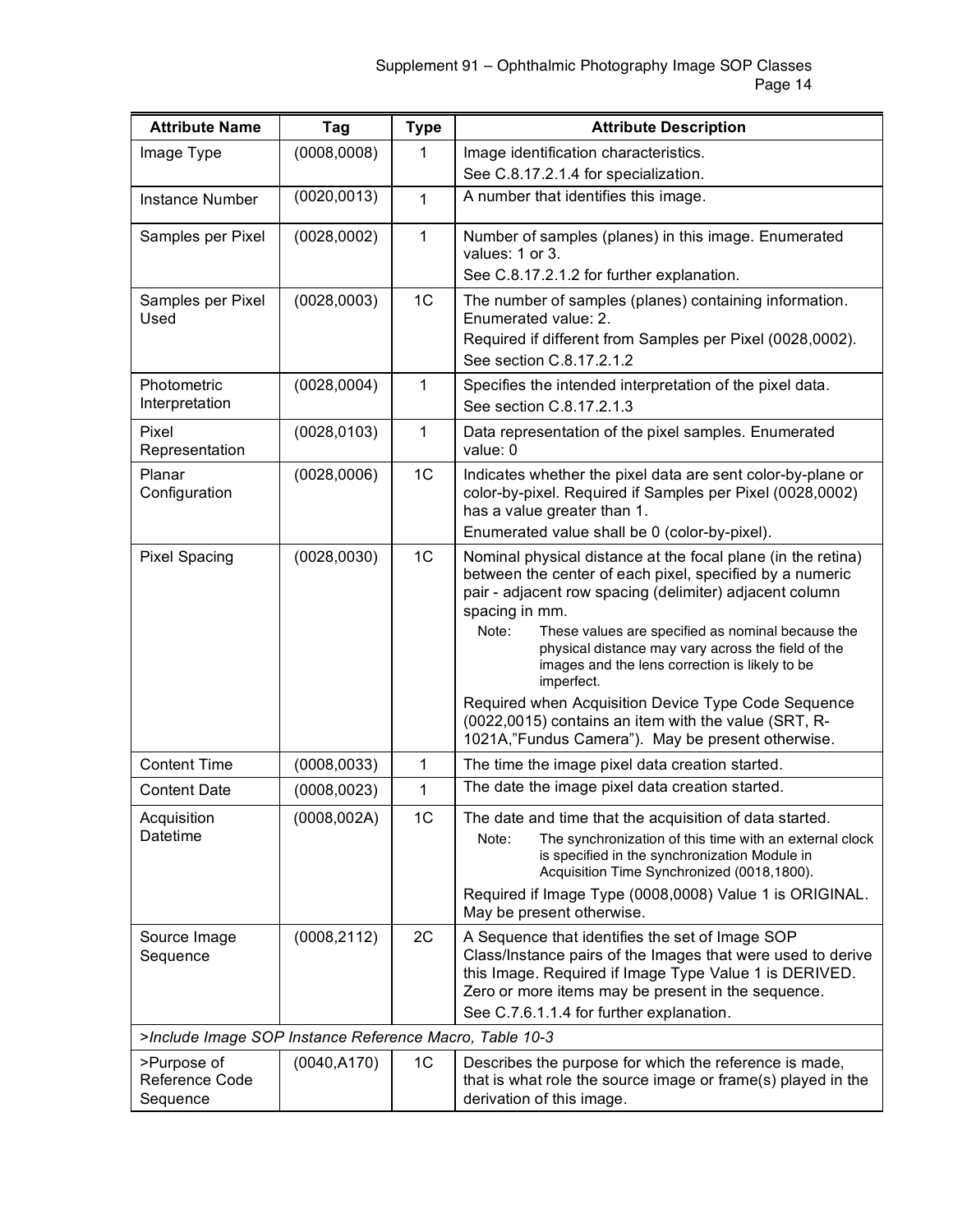| >>Include 'Code Sequence Macro' Table<br>$8.8 - 1$ |              |                | Defined Context ID is 7202.                                                                                                                                                                                                                                                                                                                                                                                                                                                                                                                                        |
|----------------------------------------------------|--------------|----------------|--------------------------------------------------------------------------------------------------------------------------------------------------------------------------------------------------------------------------------------------------------------------------------------------------------------------------------------------------------------------------------------------------------------------------------------------------------------------------------------------------------------------------------------------------------------------|
| Lossy Image<br>Compression                         | (0028, 2110) | 1              | Specifies whether an Image has undergone lossy<br>compression. Enumerated Values:<br>00 = Image has NOT been subjected to lossy<br>compression.                                                                                                                                                                                                                                                                                                                                                                                                                    |
|                                                    |              |                | 01 = Image has been subjected to lossy compression.<br>See C.7.6.1.1.5                                                                                                                                                                                                                                                                                                                                                                                                                                                                                             |
| Lossy Image<br>Compression<br>Ratio                | (0028, 2112) | 1 <sub>C</sub> | Describes the approximate lossy compression ratio(s) that<br>have been applied to this image. See C.7.6.1.1.5 for further<br>explanation.<br>May be multivalued if successive lossy compression steps<br>have been applied.<br>1. For example, a compression ratio of 30:1 would be<br>Notes:<br>described in this Attribute with a single value of 30.<br>2. For historical reasons, the lossy compression ratio<br>should also be described in Derivation Description<br>(0008, 2111)<br>Required if Lossy Image Compression (0028,2110) has a<br>value of "01". |
| Lossy Image<br>Compression<br>Method               | (0028, 2114) | 1 <sub>C</sub> | A label for the lossy compression method(s) that have been<br>applied to this image.<br>See C.7.6.1.1.5 for further explanation.<br>May be multivalued if successive lossy compression steps<br>have been applied; the value order shall correspond to the<br>values of Lossy Image Compression Ratio (0028,2112).<br>Required if Lossy Image Compression (0028,2110) has a<br>value of "01".<br>Note:<br>For historical reasons, the lossy compression method<br>should also be described in Derivation Description<br>(0008, 2111).                              |
| <b>Presentation LUT</b><br>Shape                   | (2050, 0020) | 1 <sub>C</sub> | Specifies an identity transformation for the Presentation<br>LUT, such that the output of all grayscale transformations<br>defined in the IOD containing this Module are defined to be<br>P-Values.<br><b>Enumerated Values:</b><br>IDENTITY - output is in P-Values.<br>Required if Photometric Interpretation (0028,0004) is<br>MONOCHROME2                                                                                                                                                                                                                      |
| Calibration Image                                  | (0050, 0004) | 3              | Indicates whether a reference object (phantom) of known<br>size is present in the image and was used for calibration.<br><b>Enumerated Values:</b><br><b>YES</b><br><b>NO</b>                                                                                                                                                                                                                                                                                                                                                                                      |
| Burned In<br>Annotation                            | (0028, 0301) | $\mathbf{1}$   | Indicates whether or not image contains sufficient burned in<br>annotation to identify the patient and date the image was<br>acquired.<br><b>Enumerated Value:</b><br><b>YES</b>                                                                                                                                                                                                                                                                                                                                                                                   |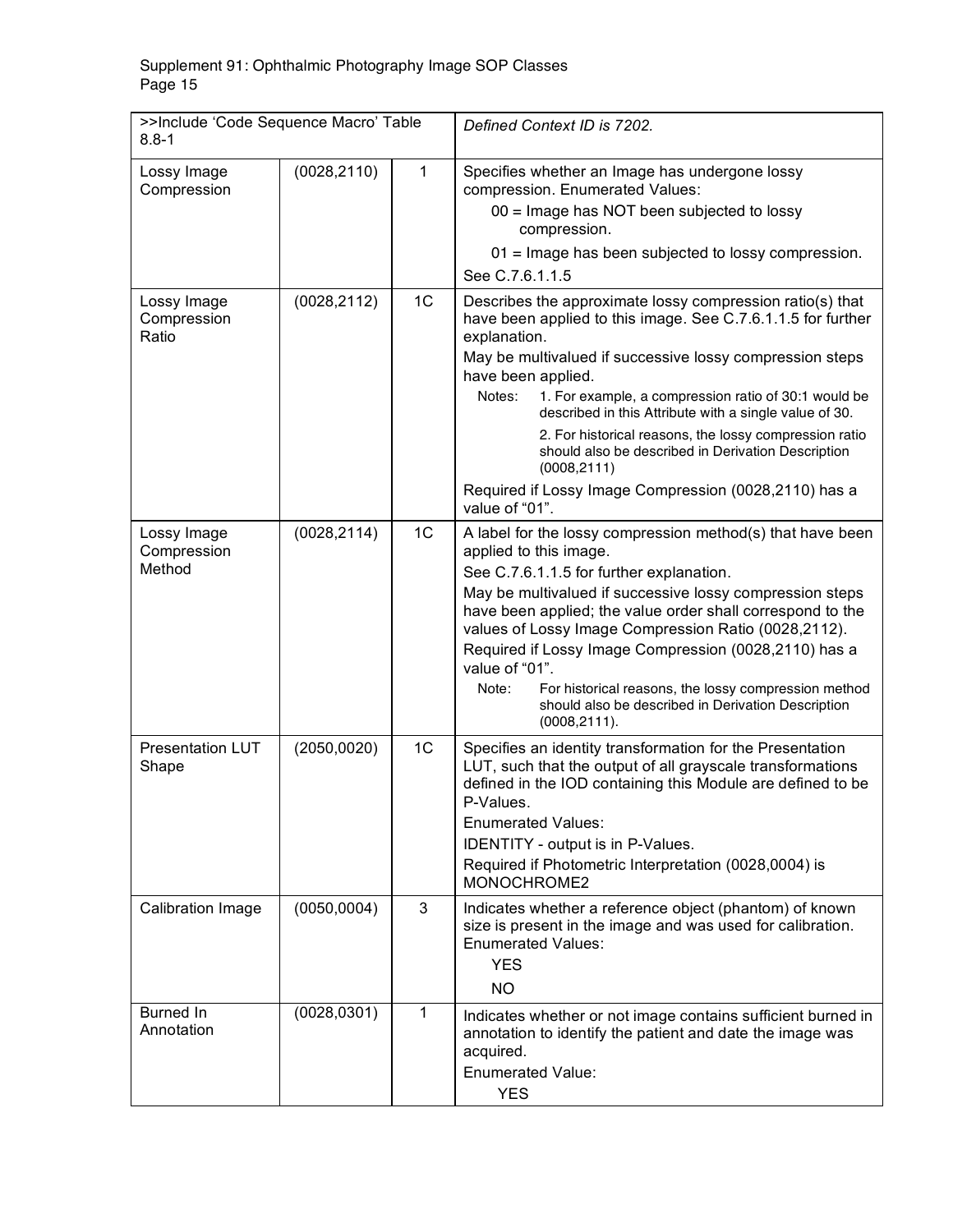|  | N |
|--|---|
|  |   |

#### **C.8.17.2.1 Ophthalmic Photography Image Module Attribute Descriptions**

#### 170 **C.8.17.2.1.1 Referenced Image Sequence**

The Referenced Image Sequence (0008,1140) in the General Image Module (Section C.7.6.1) shall not convey stereoscopic information, which instead shall be encoded using the Stereometric Relationship IOD.

#### **C.8.17.2.1.2 Samples per Pixel and Samples per Pixel Used**

175 Samples per Pixel (0028,0002) shall be 1 or 3.

Cameras producing 2-color images are required to use a value of 3 for Samples per Pixel (0028,0002) and a value of 2 for Samples per Pixel Used (0028,0003). For 2-color images with a RGB Photometric Interpretation, the R and G channel shall be used and the B channel shall have all values set to zero.

180 Note: In the case of Photometric Interpretations typically used for compression such as YBR\_FULL\_422, the encoding will be as if the RGB values were transformed to YCbCr.

#### **C.8.17.2.1.3 Photometric Interpretation**

Specifies the intended interpretation of the pixel data. Enumerated Values shall be:

- 185 MONOCHROME2 RGB YBR\_FULL\_422 YBR\_PARTIAL\_420 YBR\_ICT
- 190 YBR\_RCT

#### **C.8.17.2.1.4 Image Type**

The Image Type attribute (0008,0008) (General Image Module, C.7.6.1) identifies important image characteristics in a multiple valued data element. For the Ophthalmic Photography Image 195 IOD, Image Type is specified as a Type 1 attribute and further specialized as follows:

- a. Value 1 shall identify the Pixel Data Characteristics in accordance with Section C.7.6.1.1.2; Enumerated Values are: ORIGINAL and DERIVED;
- b. Value 2 shall identify the Patient Examination Characteristics in accordance with Section C.7.6.1.1.2; Enumerated Value is: PRIMARY
- 200 c. Value 3 shall only be present if Value 1 is DERIVED; Defined Terms: MONTAGE.
	- d. Value 4 (optionally present) shall identify the type of test performed for image acquisition. Defined terms:
		- COLOR a picture take at "white" light; no filters applied
- REDFREE a picture take at "green" illumination light; or just the green channel of a 205 color sensor
	- RED a picture take at "red" illumination light; or just the red channel of a color sensor
	- BLUE a picture take at "blue" illumination light; or just the blue channel of a color sensor
- 210 FA- fluorescein injected; a picture taken at fluorescein exciting illumination light; a filter passing just the emitted wavelength to sensor applied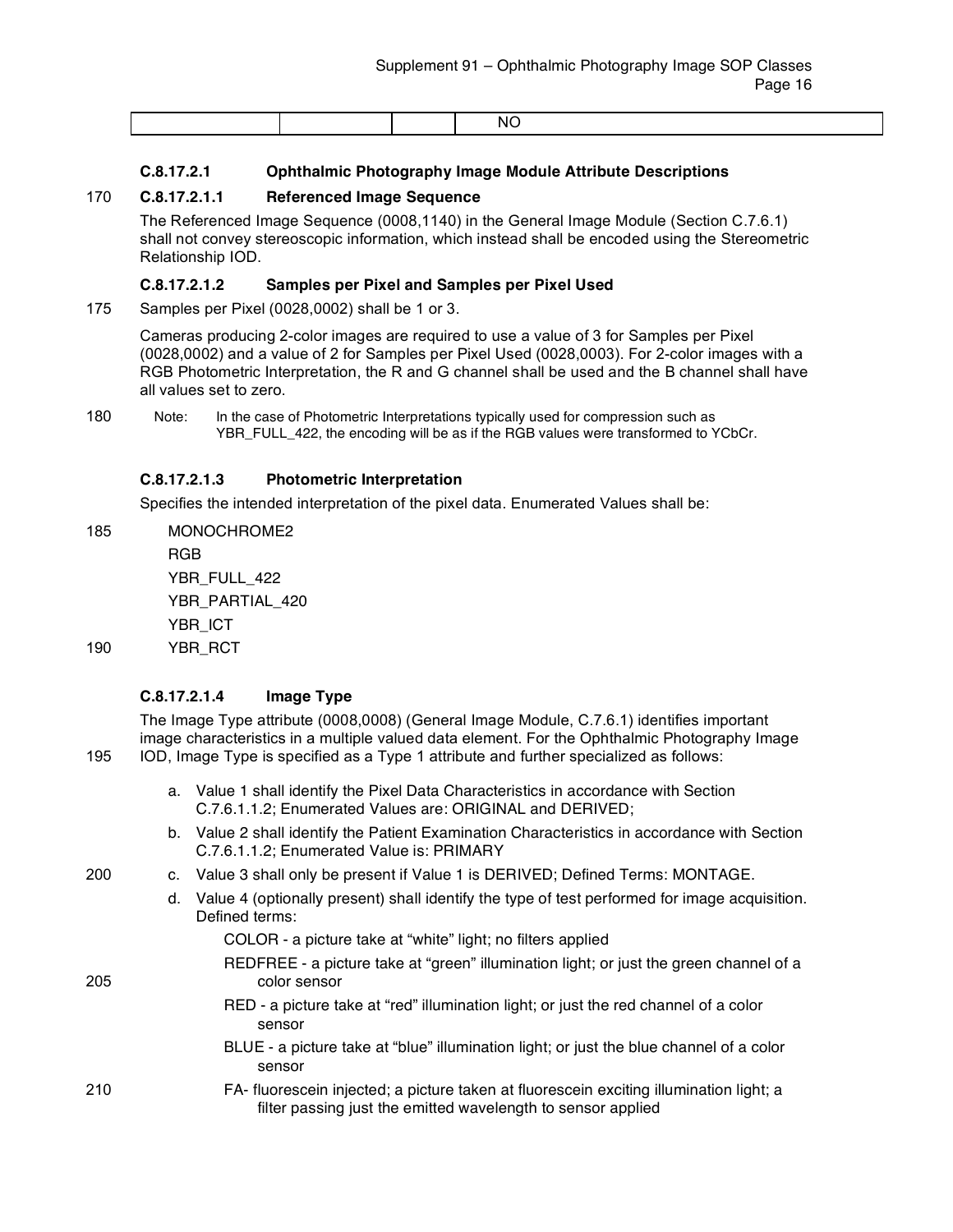- ICG Indocyanine green injected; a picture taken at Indocyanine green exciting illumination light; a filter passing just the emitted wavelength to sensor applied
- 215 Note: A Montage Image is constructed out of several individual images, which also can be exchanged separately. The images used to create the montage image will be included in the source image sequence if those images are also exchanged. A Montage Image is identified as Image Type DERIVED\PRIMARY\MONTAGE

#### 220 **C.8.17.3 Ophthalmic Photographic Parameters Module**

This Module describes equipment used to create original images.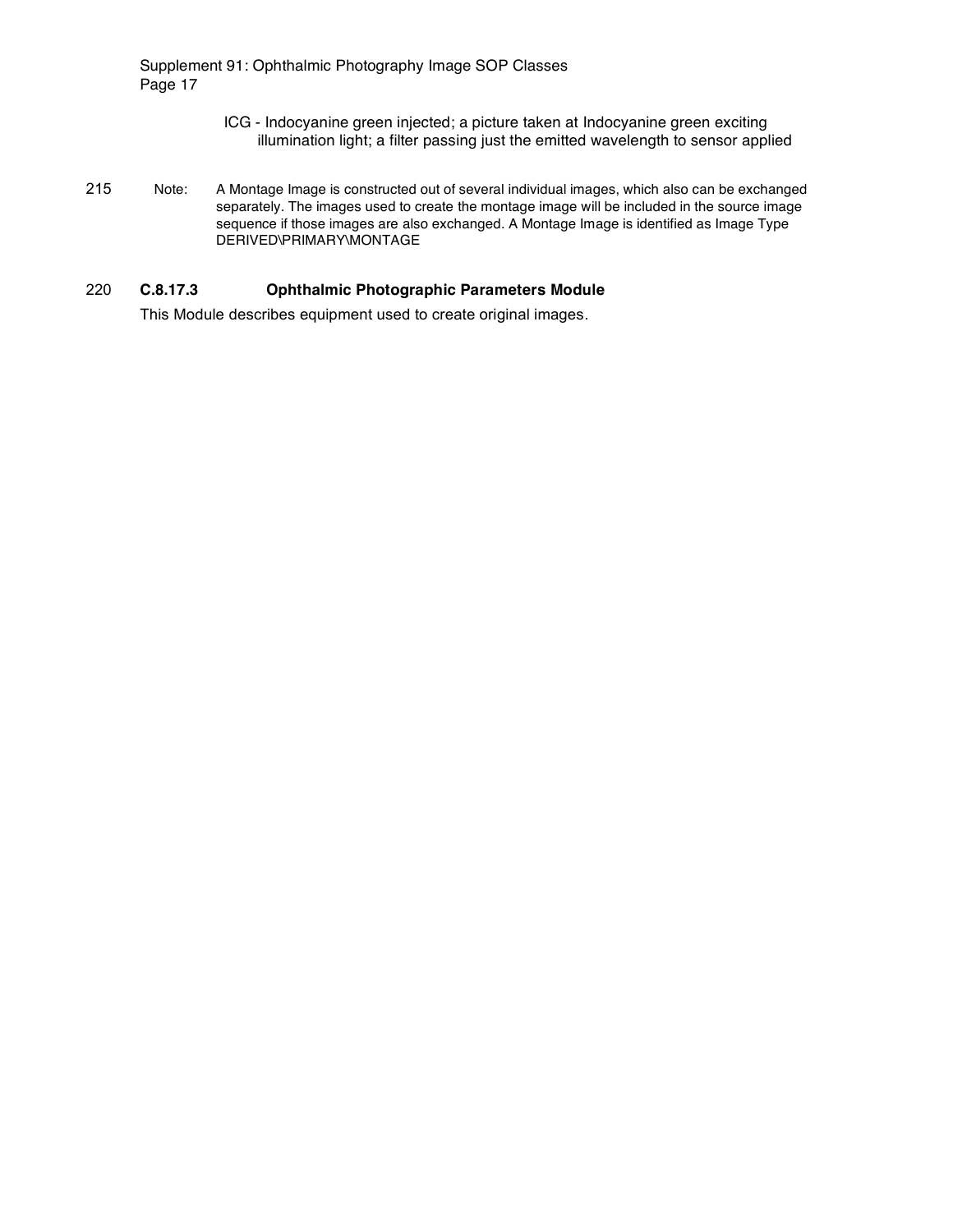#### **Table C.8.17.3-1 OPHTHALMIC PHOTOGRAPHIC PARAMETERS MODULE ATTRIBUTES**

| <b>Attribute Name</b>                           | Tag                         | <b>Type</b>    | <b>Attribute Description</b>                                                                                                                                                                                                                                                                                                             |
|-------------------------------------------------|-----------------------------|----------------|------------------------------------------------------------------------------------------------------------------------------------------------------------------------------------------------------------------------------------------------------------------------------------------------------------------------------------------|
| <b>Acquisition Device Type Code</b><br>Sequence | (0022, 0015)                | 1              | Describes the type of acquisition device. A<br>single item shall be present in the<br>sequence.                                                                                                                                                                                                                                          |
| >Include 'Code Sequence Macro' Table 8.8.1      | Baseline Context ID is 4202 |                |                                                                                                                                                                                                                                                                                                                                          |
| <b>Illumination Type Code Sequence</b>          | (0022,0016)                 | $\overline{2}$ | Coded value for illumination. Zero or one<br>item shall be present in the sequence.                                                                                                                                                                                                                                                      |
| >Include 'Code Sequence Macro' Table 8.8.1      |                             |                | Baseline Context ID is 4203                                                                                                                                                                                                                                                                                                              |
| Light Path Filter Type Stack Code<br>Sequence   | (0022, 0017)                | $\overline{2}$ | Filters used in the light source path. Zero<br>or more items may be present in the<br>sequence.                                                                                                                                                                                                                                          |
| >Include 'Code Sequence Macro' Table 8.8.1      |                             |                | Baseline Context ID is 4204                                                                                                                                                                                                                                                                                                              |
| Light Path Filter Pass-Through<br>Wavelength    | (0022,0001)                 | 3              | Nominal pass-through wavelength of light<br>path filter in nm                                                                                                                                                                                                                                                                            |
| Light Path Filter Pass Band                     | (0022,0002)                 | 3              | Pass band of light path filter in nm. This<br>Attribute has two Values. The first is the<br>shorter and the second the longer<br>wavelength relative to the peak. The<br>values are for the $-3dB$ nominal (1/2 of<br>peak) pass through intensity.<br>One of the two Values may be zero length,<br>in which case it is a cutoff filter. |
| Image Path Filter Type Stack Code<br>Sequence   | (0022, 0018)                | $\overline{2}$ | Describes stack of filters used in image<br>path. Zero or more items may be present<br>in the sequence.                                                                                                                                                                                                                                  |
| >Include 'Code Sequence Macro' Table 8.8.1      |                             |                | Baseline Context ID is 4204                                                                                                                                                                                                                                                                                                              |
| Image Path Filter Pass-Through<br>Wavelength    | (0022,0003)                 | 3              | Nominal pass-through wavelength of<br>image path filter in nm                                                                                                                                                                                                                                                                            |
| Image Path Filter Pass Band                     | (0022,0004)                 | 3              | Pass band of image path filter in nm. This<br>Attribute has two Values. The first is the<br>shorter and the second the longer<br>wavelength relative to the peak. The<br>values are for the $-3$ dB nominal (1/2 of<br>peak) pass through intensity.<br>One of the two Values may be zero length,<br>in which case it is a cutoff filter |
| Lenses Code Sequence                            | (0022, 0019)                | 2              | Lenses that were used during the image<br>acquisition. Zero or more items may be<br>present in the sequence.                                                                                                                                                                                                                             |
| >Include 'Code Sequence Macro' Table 8.8.1      |                             |                | Baseline Context ID is 4205                                                                                                                                                                                                                                                                                                              |
| Detector Type                                   | (0018,7004)                 | 2              | Type of detector used for creating this<br>image. Defined terms:<br>CCD = Charge Coupled Devices<br><b>CMOS = Complementary Metal</b><br><b>Oxide Semiconductor</b>                                                                                                                                                                      |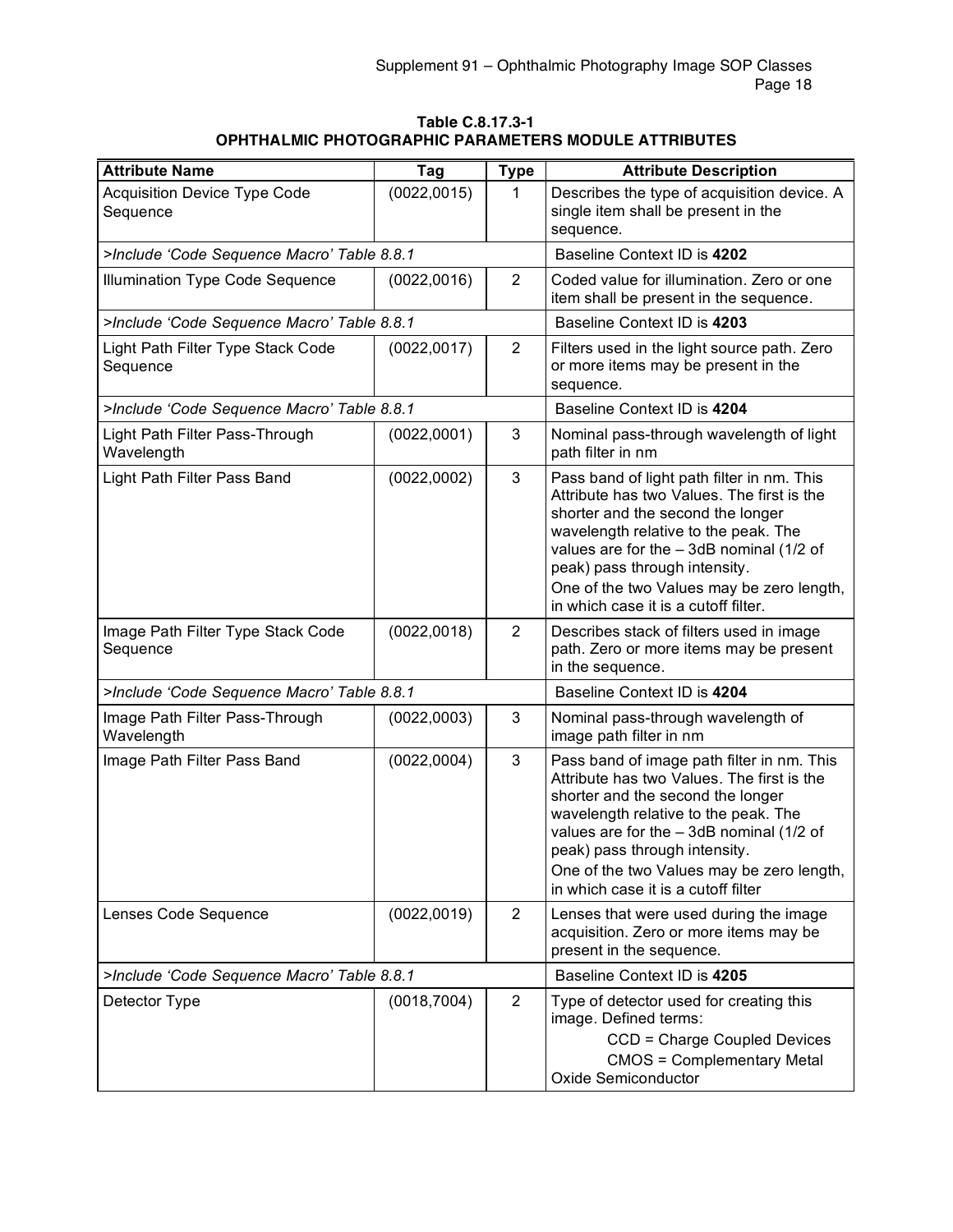| <b>Channel Description Code Sequence</b>   | (0022, 001A) | 1C | Describes the light color used for each<br>channel to generate the image. Required if<br>this differs from the natural interpretation.<br>Interpretation and representation of<br>Note:<br>RGB images rely on the<br>assumption that the red channel<br>really contains the red wavelength<br>range of illumination light, the blue<br>channel the blue wavelength range,<br>etc. Some modalities use the RGB<br>Photometric Interpretation as a<br>container representing 3 channels<br>of any illumination wavelength.<br>Shall have the same number of items as<br>the Value of Samples per Pixel Used<br>(0028,0003) if present, or otherwise the<br>value of Samples per Pixel (0028,0002).<br>The channels shall be described in the |
|--------------------------------------------|--------------|----|--------------------------------------------------------------------------------------------------------------------------------------------------------------------------------------------------------------------------------------------------------------------------------------------------------------------------------------------------------------------------------------------------------------------------------------------------------------------------------------------------------------------------------------------------------------------------------------------------------------------------------------------------------------------------------------------------------------------------------------------|
|                                            |              |    | order in which the channels are encoded.                                                                                                                                                                                                                                                                                                                                                                                                                                                                                                                                                                                                                                                                                                   |
| >Include 'Code Sequence Macro' Table 8.8.1 |              |    | Baseline Context ID is 4206                                                                                                                                                                                                                                                                                                                                                                                                                                                                                                                                                                                                                                                                                                                |

225

### **C.8.17.4 Ophthalmic Photography Acquisition Parameters Module**

This Module describes patient clinical conditions related to the image acquisition.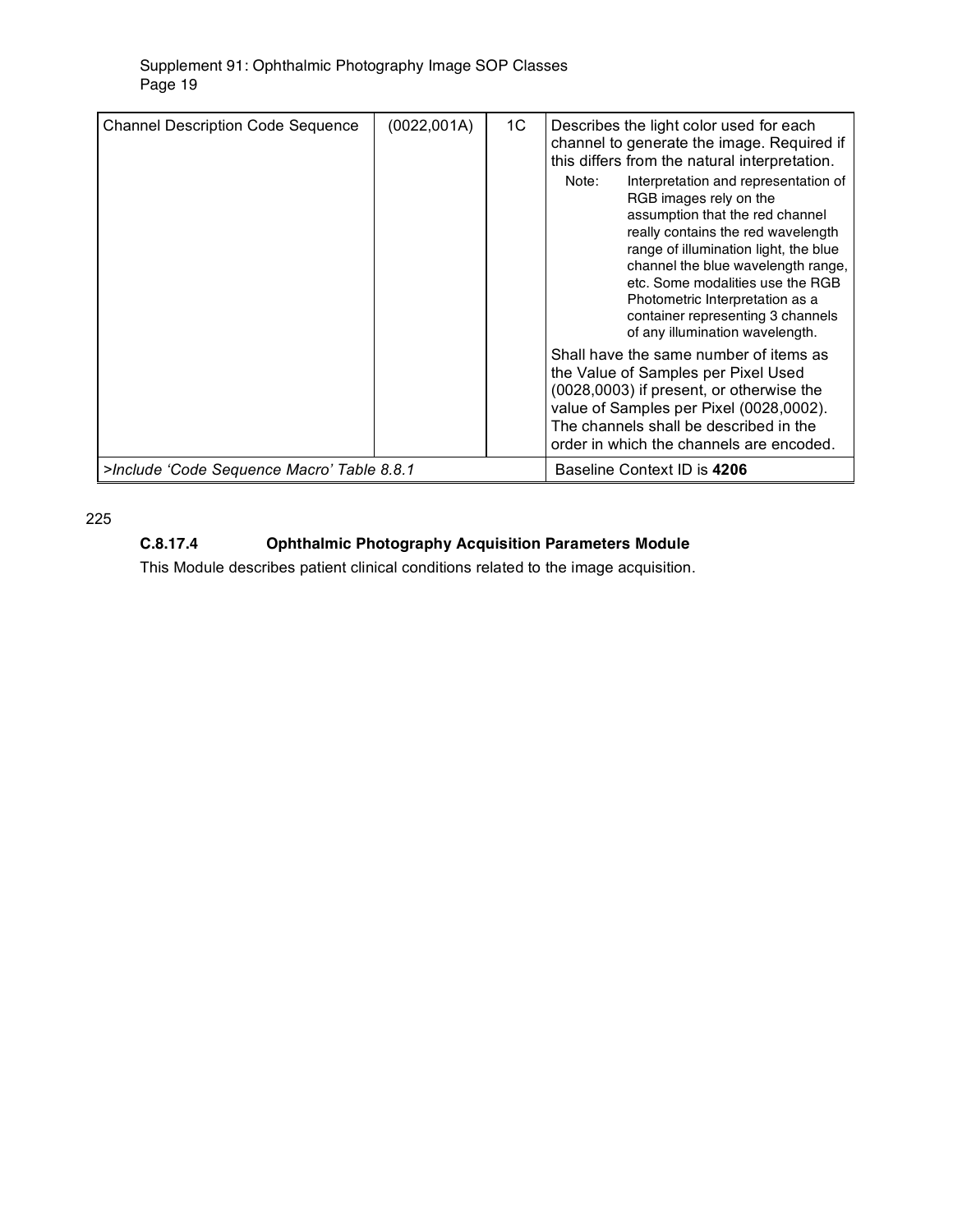#### **Table C.8.17.4-1 OPHTHALMIC PHOTOGRAPHY ACQUISITION PARAMETERS MODULE ATTRIBUTES**

| <b>Attribute Name</b>                         | Tag          | <b>Type</b>    | <b>Attribute Description</b>                                                                                                                                                      |
|-----------------------------------------------|--------------|----------------|-----------------------------------------------------------------------------------------------------------------------------------------------------------------------------------|
| Patient Eye Movement Commanded                | (0022, 0005) | $\overline{2}$ | <b>Enumerated Values:</b>                                                                                                                                                         |
|                                               |              |                | <b>YES</b>                                                                                                                                                                        |
|                                               |              |                | <b>NO</b>                                                                                                                                                                         |
| Patient Eye Movement Command<br>Code Sequence | (0022,0006)  | 1 <sub>C</sub> | Coded value for patient movement or<br>orientation, which is the intent, and not                                                                                                  |
|                                               |              |                | necessarily the result, based on what the                                                                                                                                         |
|                                               |              |                | patient is capable of.                                                                                                                                                            |
|                                               |              |                | Required if the value of Patient Eye<br>Movement Commanded (0022,0005) is<br>YES.                                                                                                 |
|                                               |              |                | A single item shall be present in this                                                                                                                                            |
|                                               |              |                | sequence.                                                                                                                                                                         |
| >Include 'Code Sequence Macro' Table 8.8.1    |              |                | Baseline Context ID is 4201                                                                                                                                                       |
| Refractive State Sequence                     | (0022,001B)  | $\overline{2}$ | The refractive state of the imaged eye at<br>the time of acquisition. Zero or one Item<br>shall be present. Absence of an item<br>means the refractive state was not<br>measured. |
| > Spherical Lens Power                        | (0022, 0007) | $\mathbf{1}$   | Sphere value in diopters                                                                                                                                                          |
| > Cylinder Lens Power                         | (0022,0008)  | 1              | Cylinder value in diopters                                                                                                                                                        |
| > Cylinder Axis                               | (0022,0009)  | 1              | Axis value in degrees                                                                                                                                                             |
| <b>Emmetropic Magnification</b>               | (0022,000A)  | $\overline{2}$ | <b>Emmetropic Magnification value</b><br>(dimensionless).                                                                                                                         |
|                                               |              |                | Zero length means the emmetropic<br>magnification was not measured.                                                                                                               |
| Intra Ocular Pressure                         | (0022,000B)  | $\overline{2}$ | Value of pressure. Value in mmHg.                                                                                                                                                 |
|                                               |              |                | Zero length means the pressure was not<br>measured.                                                                                                                               |
| Horizontal Field of View                      | (0022,000C)  | $\overline{2}$ | The horizontal field of view in degrees                                                                                                                                           |
| <b>Pupil Dilated</b>                          | (0022,000D)  | $\overline{2}$ | <b>Enumerated Values:</b>                                                                                                                                                         |
|                                               |              |                | <b>YES</b>                                                                                                                                                                        |
|                                               |              |                | <b>NO</b>                                                                                                                                                                         |
| Mydriatic Agent Code Sequence                 | (0022,001C)  | 2C             | The agent administered to dilate the pupil.                                                                                                                                       |
|                                               |              |                | Required if the value of Pupil Dilated                                                                                                                                            |
|                                               |              |                | (0022,000D) is YES.                                                                                                                                                               |
|                                               |              |                | Zero or more items may be present.                                                                                                                                                |
| >Include 'Code Sequence Macro' Table 8.8.1    |              |                | Baseline Context ID is 4208                                                                                                                                                       |
| Degree of Dilation                            | (0022,000E)  | 2C             | The degree of the dilation in mm                                                                                                                                                  |
|                                               |              |                | Required if the value of Pupil Dilated<br>(0022,000D) is YES.                                                                                                                     |

230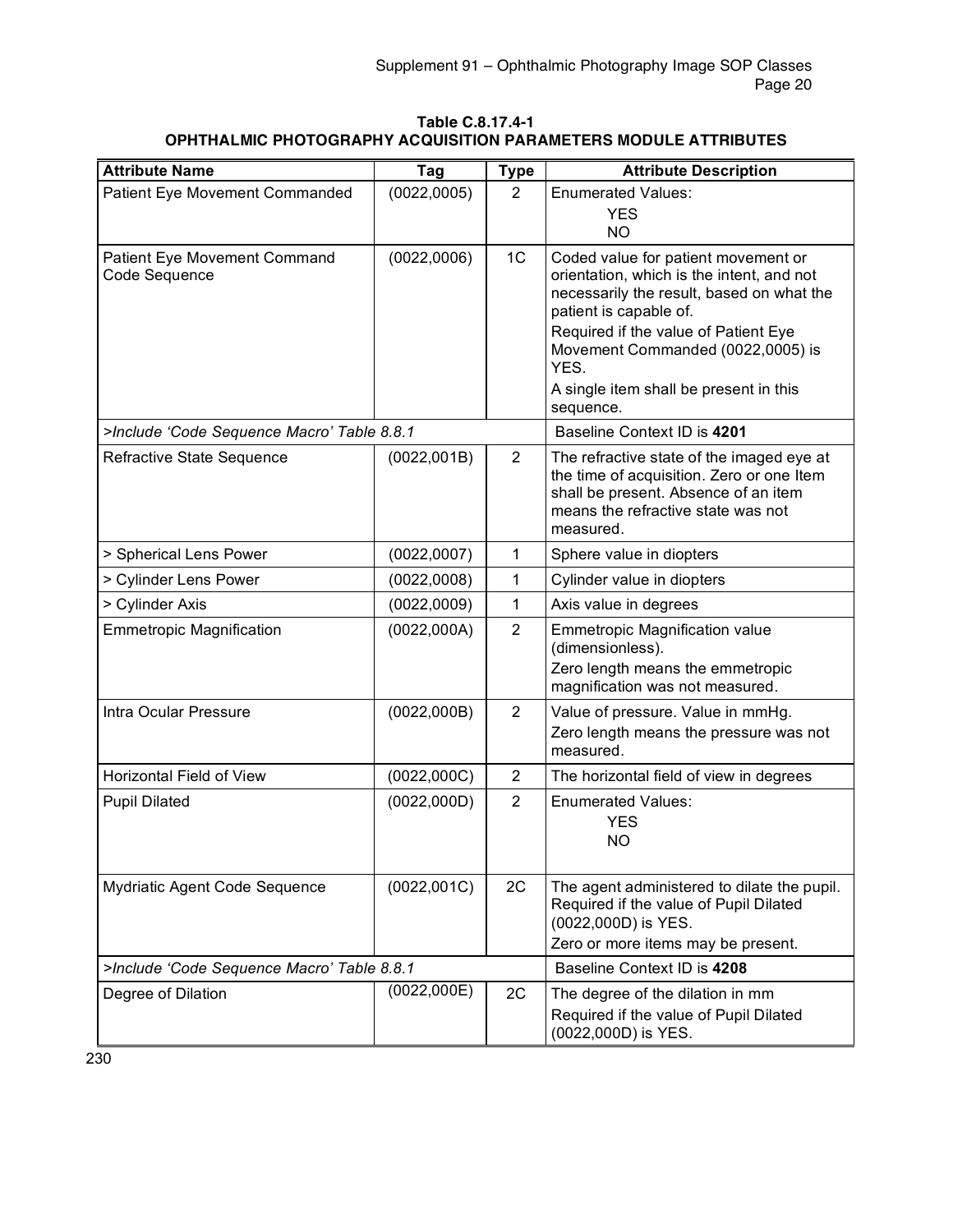#### **C.8.17.5 Ocular Region Imaged Module**

Table C.8.17.5-1 contains IOD Attributes that describe the anatomy contained in an OP IOD.

| <b>Attribute Name</b>                                | Tag          | <b>Type</b> | <b>Attribute Description</b>                                                                                                                                                                                                                                                                                                                                                                                                                                                                                                                                                                                                     |
|------------------------------------------------------|--------------|-------------|----------------------------------------------------------------------------------------------------------------------------------------------------------------------------------------------------------------------------------------------------------------------------------------------------------------------------------------------------------------------------------------------------------------------------------------------------------------------------------------------------------------------------------------------------------------------------------------------------------------------------------|
| Image Laterality                                     | (0020, 0062) | 1           | Laterality of object imaged (as described<br>in Anatomic Region Sequence<br>(0008,2218)) examined.<br><b>Enumerated Values:</b><br>$R =$ right eye<br>$L = left eye$<br>$B =$ both left and right eye<br>Shall be consistent with any laterality<br>information contained in Primary Anatomic<br>Structure Modifier Sequence (0008,2230),<br>if present.<br>Note:<br>Laterality (0020,0060) is a Series<br>level Attribute and must be the<br>same for all Images in the Series.<br>Since most Ophthalmic<br>Photographic Image studies<br>contain images of both eyes, the<br>series level attribute will rarely be<br>present. |
| <b>Relative Image Position Code</b><br>Sequence      | (0022, 001D) | 3           | The position of this image on the retina (as<br>defined by a specified nomenclature; the<br>nomenclature is implicit in the code used).                                                                                                                                                                                                                                                                                                                                                                                                                                                                                          |
| >Include 'Code Sequence Macro' Table 8.8.1           |              |             | Baseline Context ID 4207                                                                                                                                                                                                                                                                                                                                                                                                                                                                                                                                                                                                         |
| Include 'General Anatomy Mandatory Macro' Table 10-5 |              |             | Defined Context ID 4209 for Anatomic<br><b>Region Sequence</b>                                                                                                                                                                                                                                                                                                                                                                                                                                                                                                                                                                   |

### **Table C.8.17.5-1 OCULAR REGION IMAGED MODULE ATTRIBUTES**

 $235$ 

*Modify PS3.3 Annex C*

### **C.8.18 Stereometric Modules**

#### 240 **C.8.18.1 Stereometric Series Module**

Table C.8.18.1-1 specifies the Attributes that describe a Stereometric Series produced by Ophthalmic Photography equipment (OP) imaging Modalities.

#### **Table C.8.18.1-1 STEREOMETRIC SERIES MODULE ATTRIBUTES**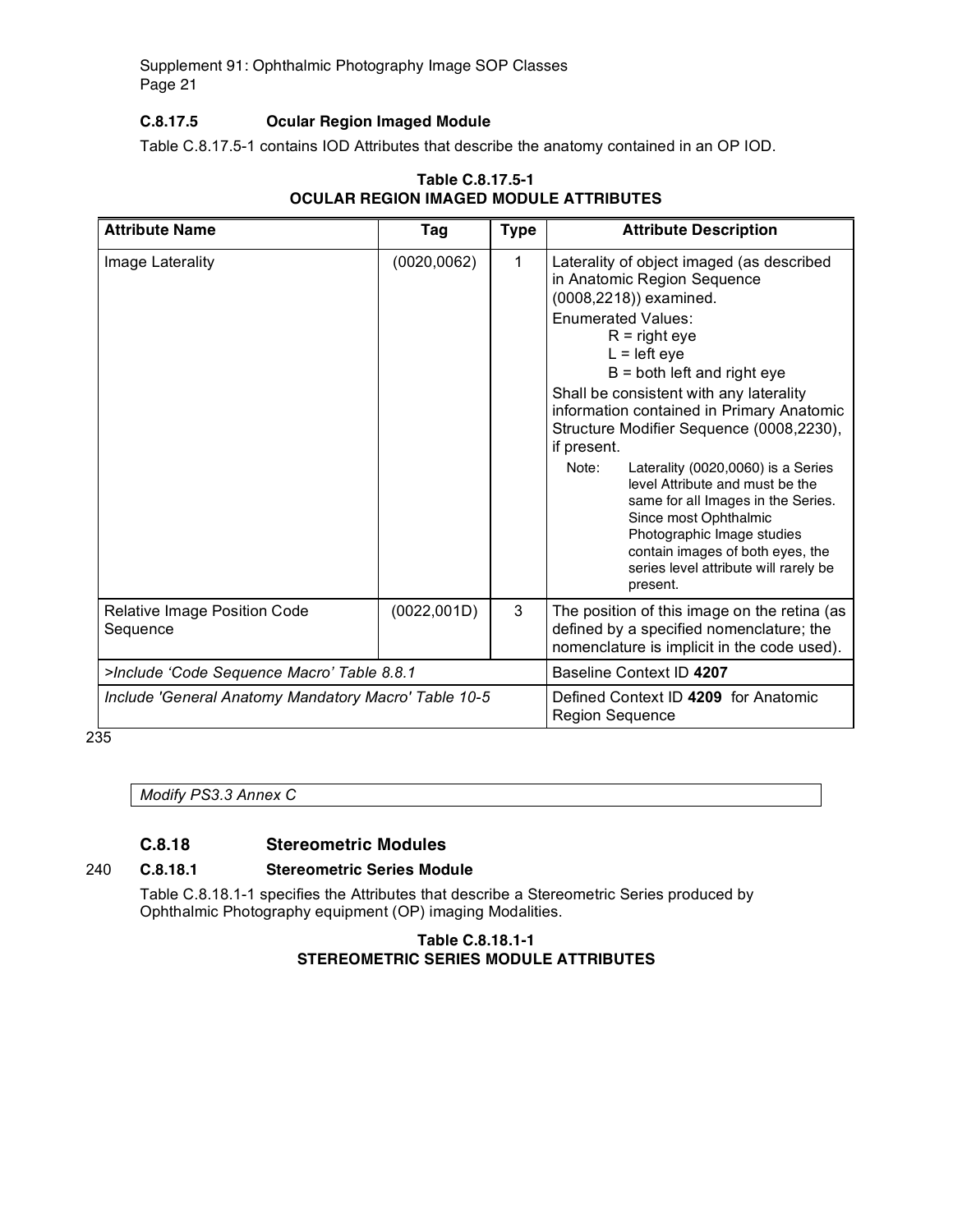| <b>Attribute Name</b> | Taq         | $T$ <sub>ype</sub> | <b>Attribute Description</b>                                                            |
|-----------------------|-------------|--------------------|-----------------------------------------------------------------------------------------|
| Modality              | (0008,0060) |                    | Source equipment that produced the Stereometric Series.<br><b>Enumerated Value: SMR</b> |

245

#### **C.8.18.2 Stereometric Relationship Module**

The stereometric relationship module is used to identify pairs of images that may be viewed in stereo. It is possible that the same image or frame may be a member of multiple pairs. The 250 images forming a pair shall be in different SOP Instances. The images forming a pair can be in different Series. All Instances referenced in this Module shall be in the same Study as the Instance in which the Module occurs.

|     | Table C.8.18.2 -1                           |
|-----|---------------------------------------------|
| 255 | STEREOMETRIC RELATIONSHIP MODULE ATTRIBUTES |

| <b>Attribute Name</b>                                    | Tag          | <b>Type</b>                                                                                                                                                        | <b>Attribute Description</b>                                                                                                                                                                                           |
|----------------------------------------------------------|--------------|--------------------------------------------------------------------------------------------------------------------------------------------------------------------|------------------------------------------------------------------------------------------------------------------------------------------------------------------------------------------------------------------------|
| Stereo Pairs Sequence                                    | (0022, 0020) | 1                                                                                                                                                                  | Sequence of items identifying pairs of<br>images. There shall be one or more items<br>in this sequence.                                                                                                                |
| >Stereo Baseline Angle                                   | (0022, 0010) | 3                                                                                                                                                                  | Stereo separation angle in degrees                                                                                                                                                                                     |
| >Stereo Baseline Displacement                            | (0022, 0011) | 3                                                                                                                                                                  | Horizontal displacement of instrument<br>between left and right image in mm                                                                                                                                            |
| >Stereo Horizontal Pixel Offset                          | (0022, 0012) | 3                                                                                                                                                                  | Horizontal displacement of right image<br>relative to left image in pixels for optimal<br>display. Offset of right image to right means<br>positive value.                                                             |
| >Stereo Vertical Pixel Offset                            | (0022, 0013) | 3                                                                                                                                                                  | Vertical displacement of right image relative<br>to left image in pixels for optimal display.<br>Offset of right image downwards means<br>positive value.                                                              |
| >Stereo Rotation                                         | (0022, 0014) | 3                                                                                                                                                                  | Rotation of right image relative to left image<br>in degrees for optimal display. The rotation<br>of the right image against the left image<br>counterclockwise is positive, rotation<br>around the center is assumed. |
| >Left Image Sequence                                     | (0022, 0021) | 1                                                                                                                                                                  | Left Image of the Pair. Only one Item shall<br>be present in this Sequence.                                                                                                                                            |
| >>Include Image SOP Instance Reference Macro, Table 10-3 |              | The Referenced SOP Instance UID<br>(0008,1155) shall not be the same as the<br>Referenced SOP Instance UID (0008,1155)<br>of the Right Image Sequence (0022,0022). |                                                                                                                                                                                                                        |
| >Right Image Sequence                                    | 1            | Right Image of the Pair. Only one Item shall<br>be present in this Sequence.                                                                                       |                                                                                                                                                                                                                        |
| >>Include Image SOP Instance Reference Macro, Table 10-3 |              | The Referenced SOP Instance UID<br>(0008,1155) shall not be the same as the<br>Referenced SOP Instance UID (0008,1155)<br>of the Left Image Sequence (0022,0021).  |                                                                                                                                                                                                                        |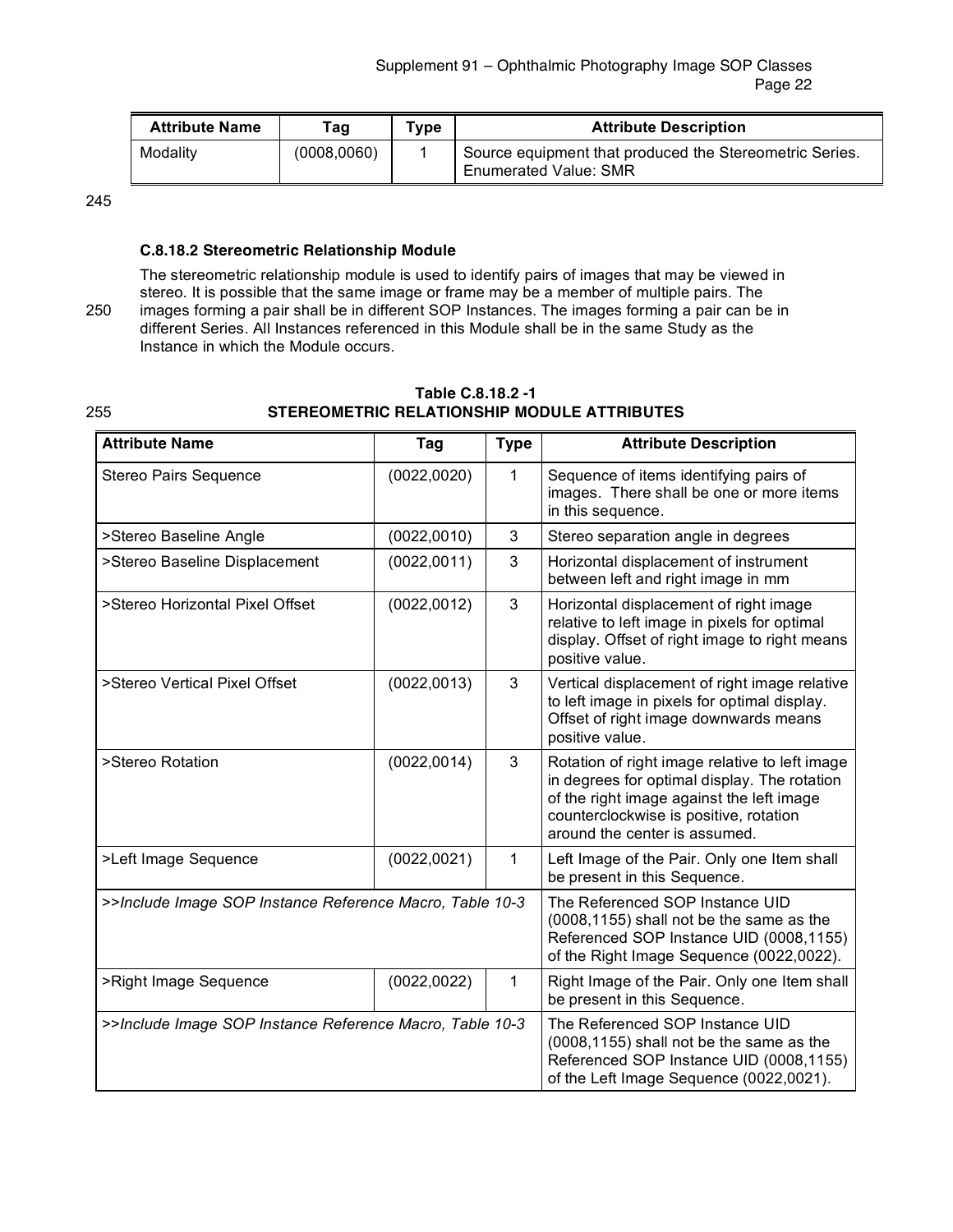#### **C.8.18.2.1 Stereometric Relationship Module Attribute Descriptions**

#### **C.8.18.2.1.1 Left and Right Image Sequences**

The images referenced by the Left Image Sequence (0022,0021) and Right Image Sequence 260 (0022,0022) in a single Stereo Pairs Sequence Item shall have the same values for Rows (0028,0010) and the same values for Columns (0028,0011).

The reference may be to images with a single frame, all the frames of images with multiple frames, or one or more selected frames within an image with multiple frames. If multiple frames are selected, the same number of frames shall be referenced from both sequences.

265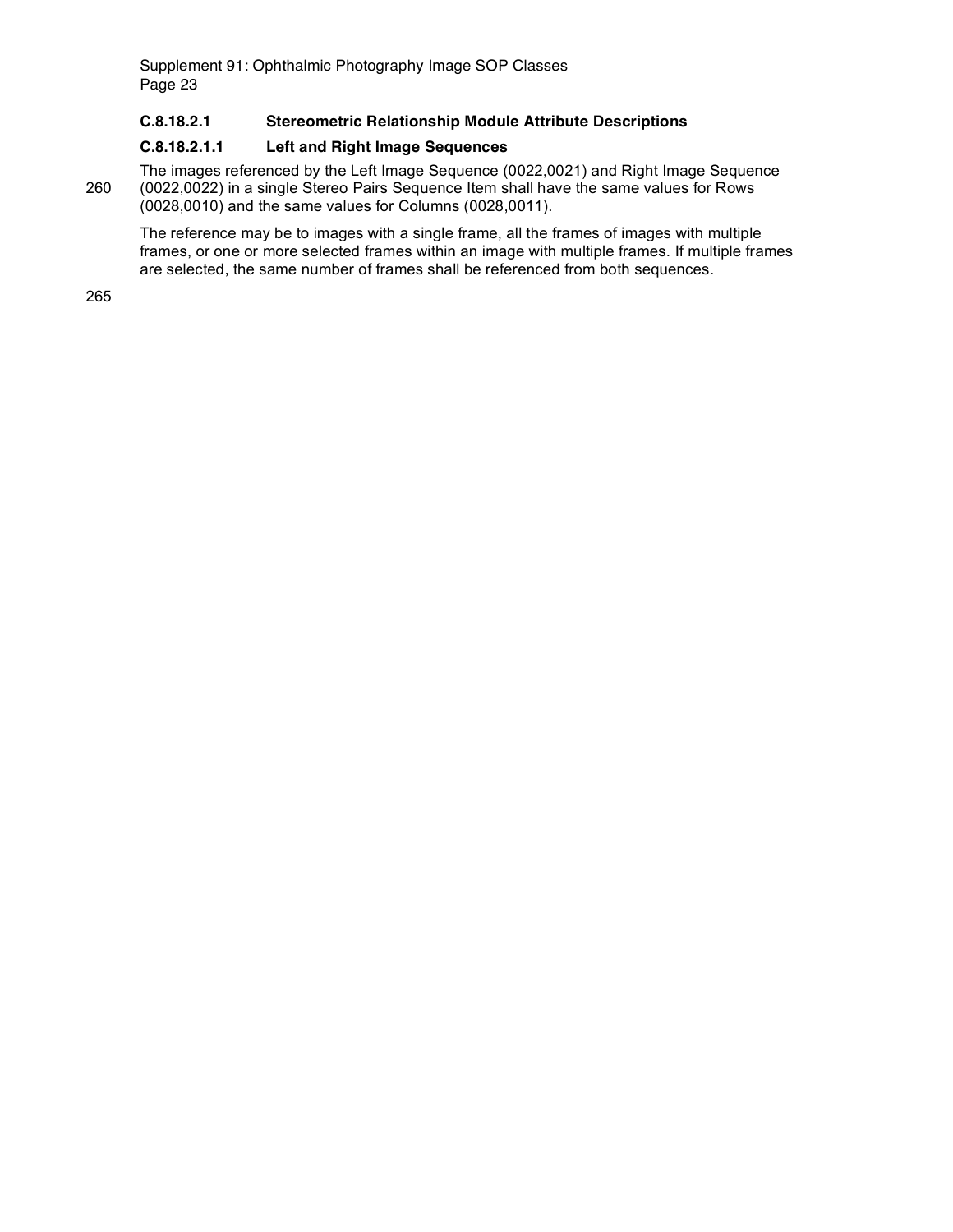*Add to PS3.17 Annex U*

### **Annex U Ophthalmology Use Cases (Informative)**

#### 270 **U.1 Use Cases**

The following use cases are examples of how the DICOM Ophthalmology Photography objects may be used. These use cases utilize the term "picture" or "pictures" to avoid using the DICOM terminology of frame, instance or image. In the use cases, the series means DICOM Series.

#### **U.1.1 Routine N-spot exam**

275 An N-spot retinal photography exam means that "N" predefined locations on the retina are examined.

A routine N-spot retinal photography exam is ordered for both eyes. There is nothing unusual observed during the exam, so N pictures are taken of each retina. This healthcare facility also specifies that in an N-spot exam a routine external picture is captured of both eyes, that the 280 current intraocular pressure (IOP) is measured, and that the current refractive state is measured.

The resulting study contains:

- 2N pictures of the retina and one external picture. Each retinal picture is labeled in the acquisition information to indicate its position in the local N-spot definition. The series is not labeled, each picture is labeled OS or OD as appropriate.
- 285 Note: DICOM uses L, R, and B in the Image Laterality Attribute (0020,0062). The actual encodings will be L, R, or B. Ophthalmic equipment can convert this to OS, OD, and OU before display.
	- In the acquisition information of every picture, the IOP and refractive state information is replicated.
- 290 Since there are no stereo pictures taken, there is no Stereometric Relationship IOD instance created.

The pictures may or may not be in the same Series.

#### **U.1.2 Routine N-spot exam with exceptions**

A routine N-spot retinal photography exam is ordered for both eyes. During the exam a lesion is 295 observed in the right eye. The lesion spans several spots, so an additional wide angle view is taken that captures the complete lesion. Additional narrow angle views of the lesion are captured in stereo. After completing the N-spot exam, several slit lamp pictures are taken to further detail the lesion outline.

The resulting study contains:

- 300 a. 2N pictures of the retina and one external picture, one additional wide angle picture of the abnormal retina, 2M additional pictures for the stereo detail of the abnormal retina, and several slit lamp pictures of the abnormal eye. The different lenses and lighting parameters are documented in the acquisition information for each picture.
- b. One instance of a Stereometric Relationship IOD, indicating which of the stereo detail 305 pictures above should be used as stereo pairs.

The pictures may or may not be in the same Series.

265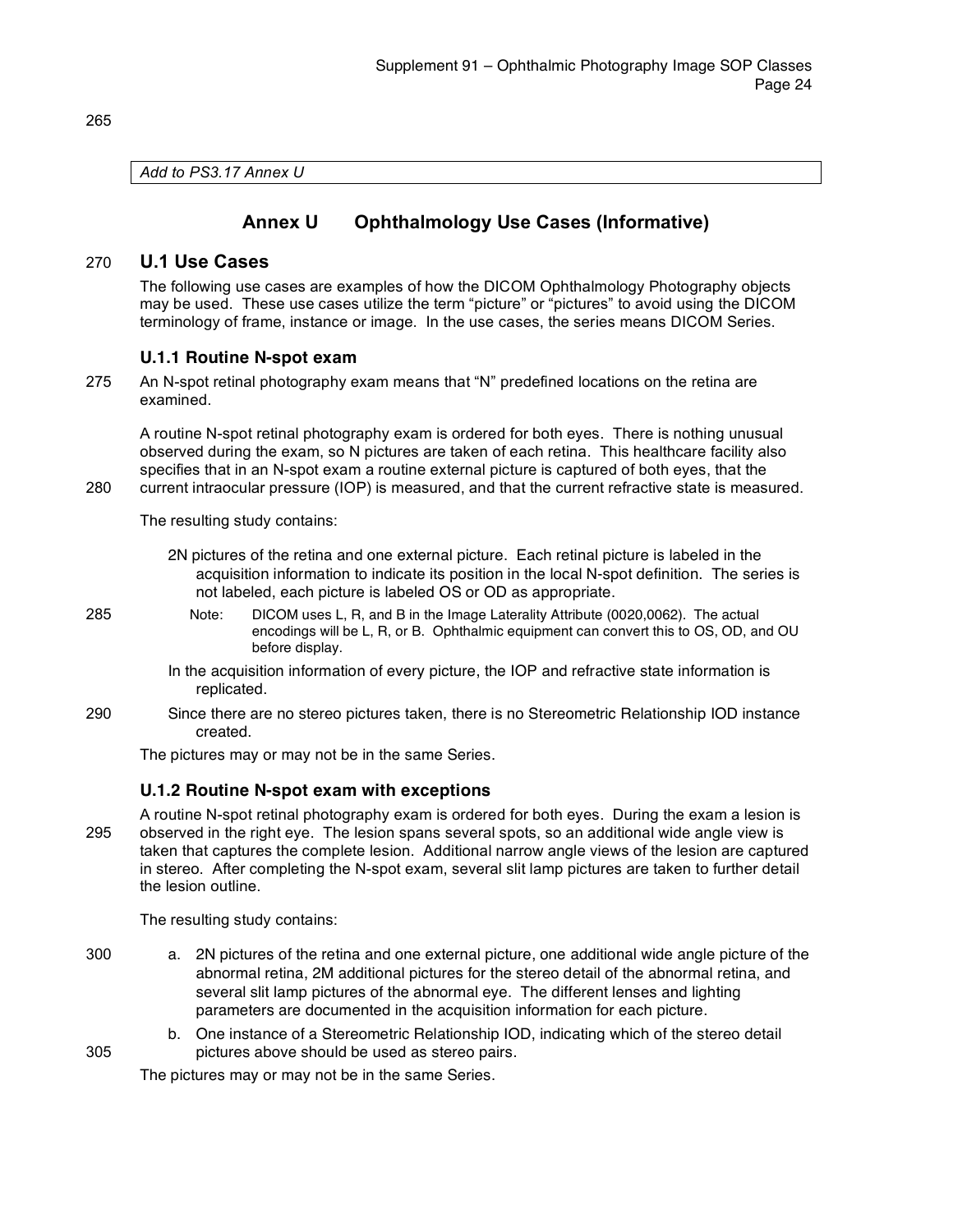#### **U.1.3 Routine Flourescein Exam**

A routine fluorescein exam is ordered for one eye. The procedure includes:

- a. Routine stereo N-spot pictures of both eyes, routine external picture, and current IOP.
- 310 b. Reference stereo picture of each eye using filtered lighting
	- c. Fluorescein injection
	- d. Capture of 20 stereo pairs with about 0.7 seconds between pictures in a pair and 3-5 seconds between pairs.
- e. Stereo pair capture of each eye at increasing intervals for the next 10 minutes, taking a 315 total of 8 pairs for each eye.

The result is a study with:

- a. The usual 2N+1 pictures from the N-spot exam
- b. Four pictures taken with filtered lighting (documented in acquisition information) that 320 constitute a stereo pair for each eye.
	- c. 40 pictures (20 pairs) for one eye of near term fluorescein. These include the acquisition information, lighting context, and time stamp.
	- d. 32 pictures (8 pairs for each eye) of long term fluorescein. These include acquisition information, lighting context, and time stamp.
- 325 e. One Stereometric Relationship IOD, indicating which of the above OP instances should be used as stereo pairs.

The pictures of a) through d) may or may not be in the same series.

#### **U.1.4 External examination**

The patient presents with a generic eye complaint. Visual examination reveals a possible 330 abrasion. The general appearance of the eyes is documented with a wide angle shot, followed by several detailed pictures of the ocular surface. A topical stain is applied to reveal details of the surface lesion, followed by several additional pictures. Due to the nature of the examination, no basic ophthalmic measurements were taken.

The result is a study with one or more series that contains:

- 335 a. One overall external picture of both eyes
	- b. Several close-up pictures of the injured eye
	- c. Several close-up pictures of the injured eye after topical stain. These pictures have the additional stain information conveyed in the acquisition information for these pictures.

#### 340 **U.1.5 External examination with intention**

The patient is suspected of a nervous system injury. A series of external pictures are taken with the patient given instructions to follow a light with his eyes. For each picture the location of the light is indicated by the patient intent information, (e.g. above, below, patient left, patient right).

The result is a study with one or more series that contains:

345 a. Individual pictures with each picture using the patient intent field to indicate the intended direction.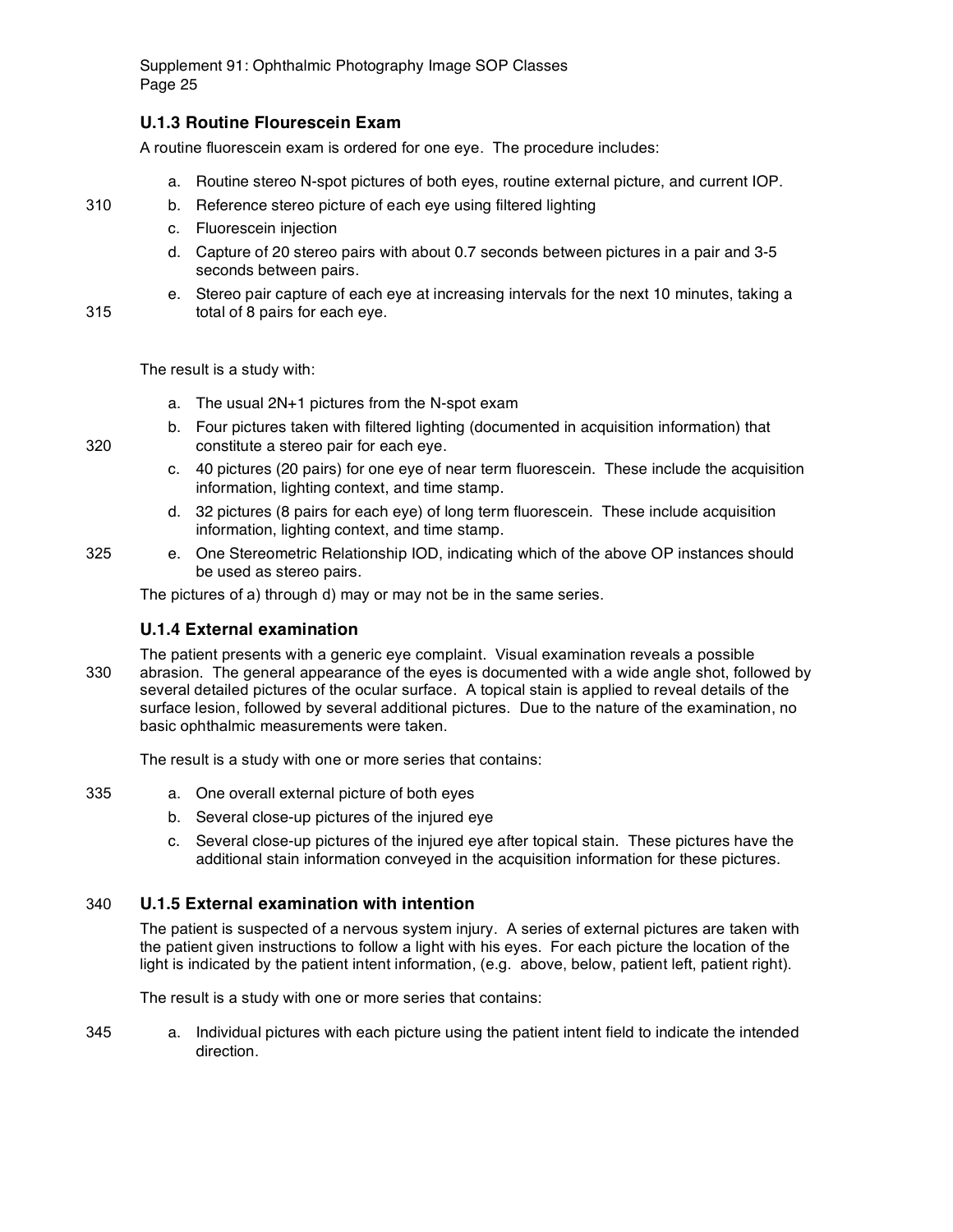#### **U.1.6 External examination with drug application**

Patient is suspected of myaesthenia gravis. Both eyes are imaged in normal situation. Then 350 after Tensilon® (edrophonium chloride) injection a series of pictures is taken. The time, amount, and method of Tensilon® (edrophonium chloride) administration is captured in the acquisition information. The time stamps of the pictures are used in conjunction with the behavior of the eyelids to assess the state of the disease.

Note: Tensilon® is a registered trademark of Roche Laboratories

#### 355

The result is a study with one or more series that contains:

- a. Multiple reference pictures prior to test
- b. Pictures with acquisition information to document drug administration time.

#### 360 **U.1.7 Routine stereo camera examination**

A stereo optic disk examination is ordered for a patient with glaucoma. For this examination, the IOP does not need to be measured. The procedure includes:

- a. Mydriasis using agent at time *t*
- b. N stereo pictures (camera pictures right and left stereo picture simultaneously) of the 365 optic disk region at the time *t+s*

The result is a study with:

- a. N right and N left stereo pictures. These include acquisition information, lighting context, agent and time stamps.
- 

#### b. One Stereometric Relationship SOP Instance, indicating that the above OP images 370 should be used as stereo pairs.

### **U.2 Typical Sequence of Events**

The following shows the proposed sequence of events using individual images that are captured for later stereo viewing, with the stereo viewing relationships captured in the stereometric relationship instance.

375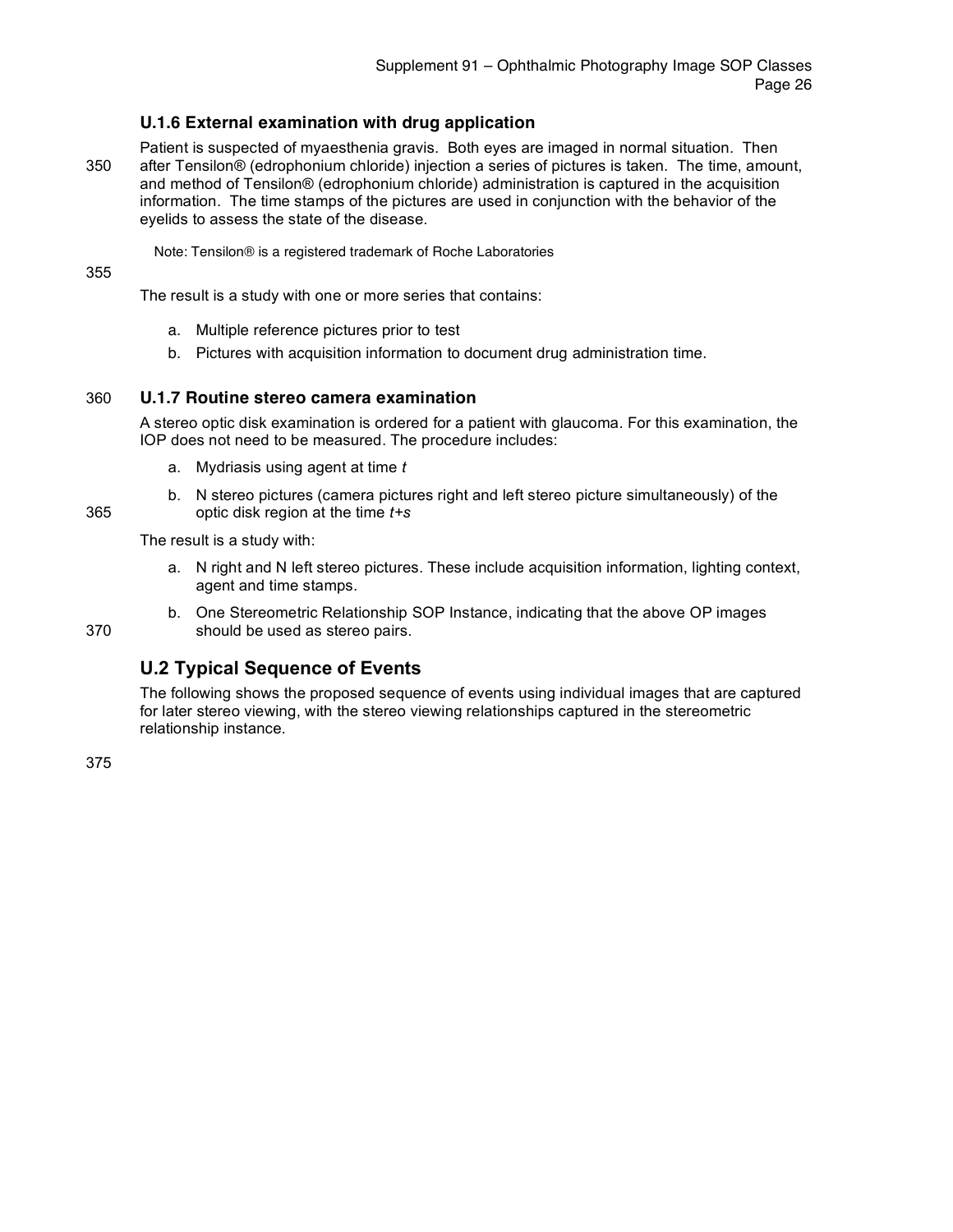

The instances captured are all time stamped so that the fluorescein progress can be measured accurately. The acquisition and equipment information captures the different setups that are in use:

380 a. **Acquisition information A** is the ordinary illumination and planned lenses for the examination.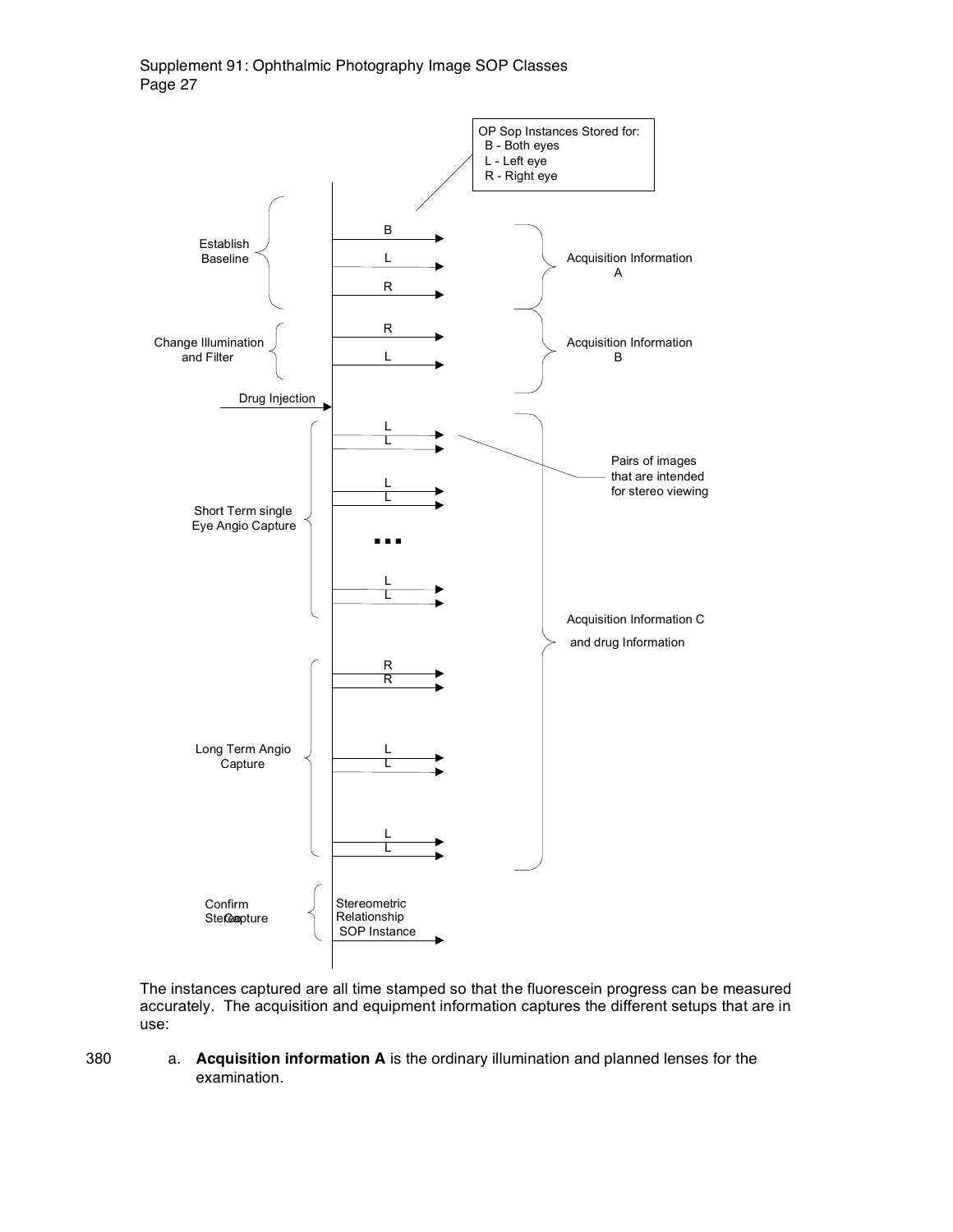- b. **Acquisition information B** is the filtered illumination, filtered viewing, and lenses appropriate for the fluorescein examination.
- c. **Acquisition information C** indicates no change to the equipment settings, but once the 385 injection is made, the subsequent images include the drug, method, dose, and time of delivery.

### **Part 4 Additions**

390

*Add to PS3.4 Annex B.5.*

### **B.5 Standard SOP Classes**

#### **Table B.5-1 STANDARD SOP CLASSES**

| <b>SOP Class Name</b>                                        | <b>SOP Class UID</b>             | <b>IOD (See PS 3.3)</b>                       |
|--------------------------------------------------------------|----------------------------------|-----------------------------------------------|
| .                                                            |                                  |                                               |
| <b>Ophthalmic Photography 8 Bit</b><br><b>Image Storage</b>  | 1.2.840.10008.5.1.4.1.1.77.1.5.1 | <b>Ophthalmic Photography 8 Bit</b><br>Image  |
| <b>Ophthalmic Photography 16</b><br><b>Bit Image Storage</b> | 1.2.840.10008.5.1.4.1.1.77.1.5.2 | <b>Ophthalmic Photography 16 Bit</b><br>Image |
| <b>Stereometric Relationship</b><br><b>Storage</b>           | 1.2.840.10008.5.1.4.1.1.77.1.5.3 | <b>Stereometric Relationship</b>              |

395

*Add to PS3.4 Annex I.4.*

### **I.4 Media Standard Storage SOP Classes**

#### 400 **Table I.4-1 Media Storage Standard SOP Classes**

| <b>SOP Class Name</b>                                        | <b>SOP Class UID</b>             | <b>IOD (See PS 3.3)</b>                       |
|--------------------------------------------------------------|----------------------------------|-----------------------------------------------|
| $\cdots$                                                     |                                  |                                               |
| <b>Ophthalmic Photography 8 Bit</b><br><b>Image Storage</b>  | 1.2.840.10008.5.1.4.1.1.77.1.5.1 | <b>Ophthalmic Photography 8 Bit</b><br>Image  |
| <b>Ophthalmic Photography 16</b><br><b>Bit Image Storage</b> | 1.2.840.10008.5.1.4.1.1.77.1.5.2 | <b>Ophthalmic Photography 16 Bit</b><br>Image |
| <b>Stereometric Relationship</b><br><b>Storage</b>           | 1.2.840.10008.5.1.4.1.1.77.1.5.3 | <b>Stereometric Relationship</b>              |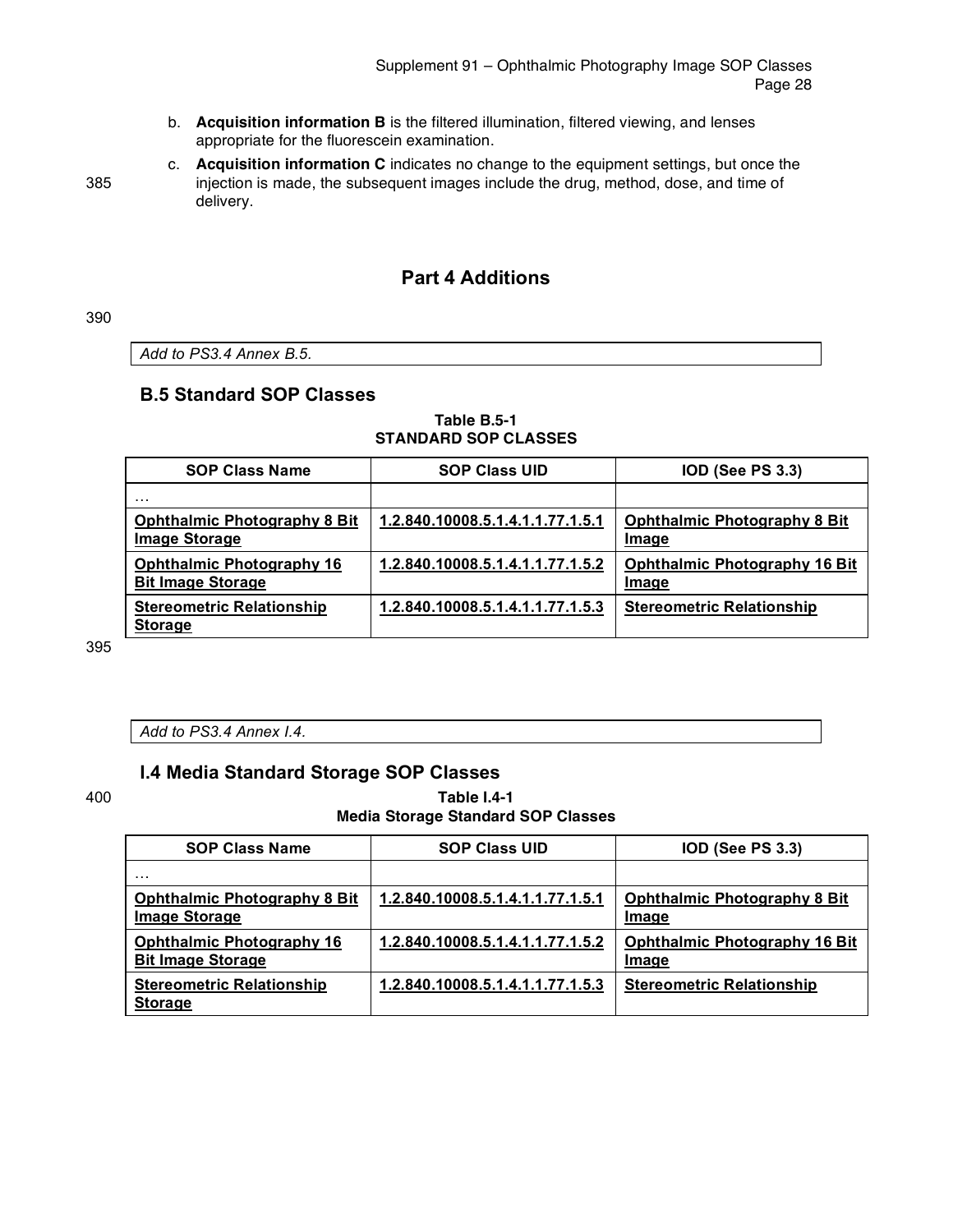### **Part 6 Additions**

### 405 *Add to PS3.6 Annex A*

| UID Value                        | <b>UID NAME</b>                                              | <b>UID TYPE</b>  | Part          |
|----------------------------------|--------------------------------------------------------------|------------------|---------------|
| .                                |                                                              |                  |               |
| 1.2.840.10008.5.1.4.1.1.77.1.5.1 | <b>Ophthalmic 8 bit</b><br><b>Photography Image Storage</b>  | <b>SOP Class</b> | <b>PS 3.4</b> |
| 1.2.840.10008.5.1.4.1.1.77.1.5.2 | <b>Ophthalmic 16 bit</b><br><b>Photography Image Storage</b> | <b>SOP Class</b> | <b>PS 3.4</b> |
| 1.2.840.10008.5.1.4.1.1.77.1.5.3 | <b>Stereometric Relationship</b><br><b>Storage</b>           | <b>SOP Class</b> | <b>PS 3.4</b> |

*Add to PS3.6 the following Data Elements to Section 6, Registry of DICOM data elements:*

410

| Tag          | <b>Name</b>                                   | <b>VR</b> | <b>VM</b>      |  |
|--------------|-----------------------------------------------|-----------|----------------|--|
| (0028, 0003) | Samples per Pixel Used                        | US        | 1              |  |
| (0022, 0001) | Light Path Filter Pass-Through<br>Wavelength  | US        | $\mathbf{1}$   |  |
| (0022, 0002) | Light Path Filter Pass Band                   | US        | $\overline{2}$ |  |
| (0022, 0003) | Image Path Filter Pass-Through<br>Wavelength  | US        | 1              |  |
| (0022, 0004) | Image Path Filter Pass Band                   | <b>US</b> | $\overline{2}$ |  |
| (0022, 0005) | Patient Eye Movement Commanded                | CS        | 1              |  |
| (0022,0006)  | Patient Eye Movement Command Code<br>Sequence |           | 1              |  |
| (0022, 0007) | <b>Spherical Lens Power</b>                   | <b>FL</b> | 1              |  |
| (0022, 0008) | <b>Cylinder Lens Power</b>                    | FL        | $\mathbf{1}$   |  |
| (0022, 0009) | FL<br><b>Cylinder Axis</b>                    |           | 1              |  |
| (0022,000A)  | <b>Emmetropic Magnification</b>               | <b>FL</b> | 1              |  |
| (0022,000B)  | FL.<br>Intra Ocular Pressure                  |           | 1              |  |
| (0022,000C)  | <b>Horizontal Field of View</b>               |           | $\mathbf{1}$   |  |
| (0022,000D)  | 1<br><b>CS</b><br><b>Pupil Dilated</b>        |           |                |  |
| (0022,000E)  | Degree of Dilation                            | FL        | 1              |  |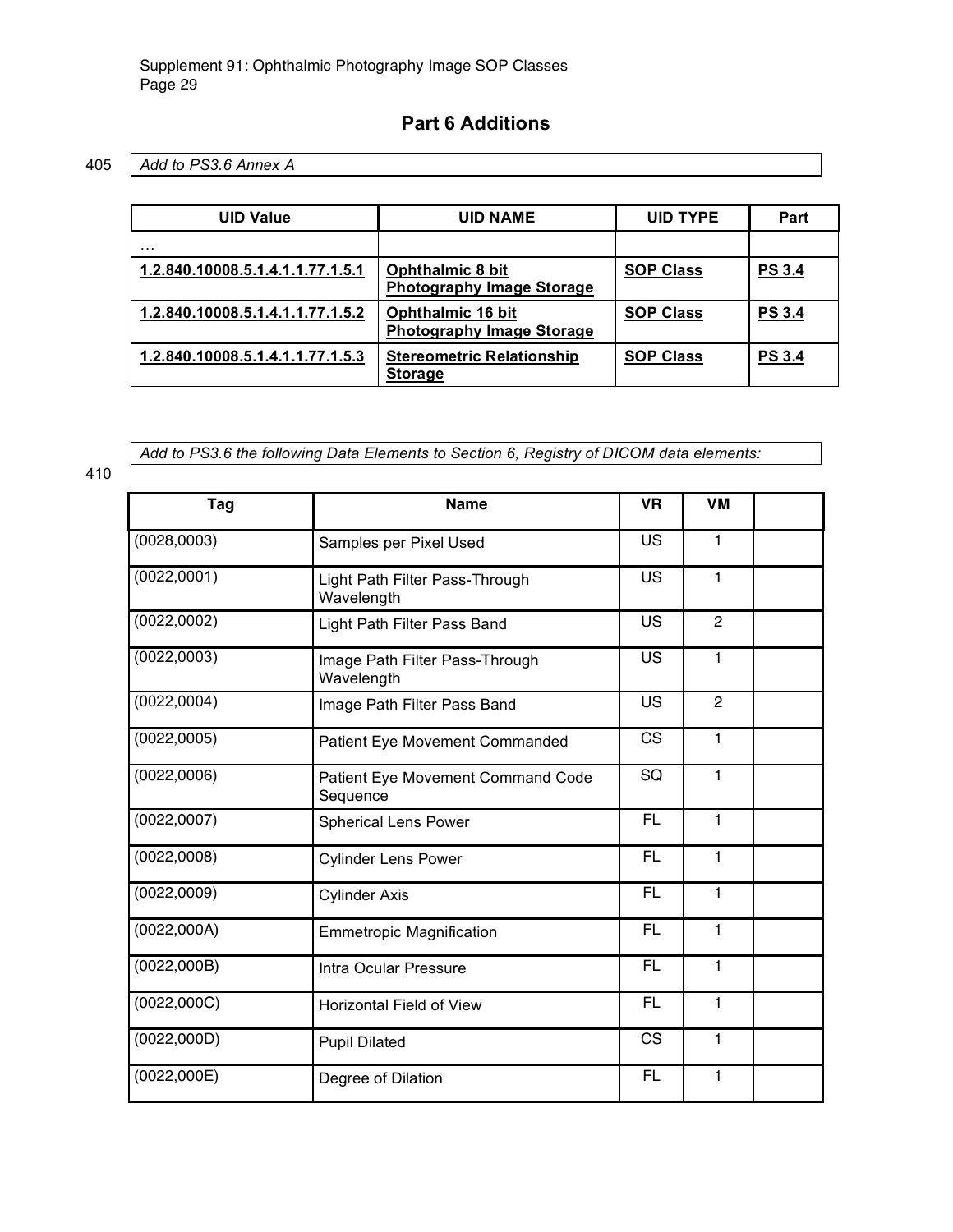| Tag          | <b>Name</b>                                   | <b>VR</b> | VM           |  |
|--------------|-----------------------------------------------|-----------|--------------|--|
| (0022, 0010) | Stereo Baseline Angle                         | FL        | $\mathbf{1}$ |  |
| (0022, 0011) | Stereo Baseline Displacement                  | FL        | 1            |  |
| (0022, 0012) | Stereo Horizontal Pixel Offset                | <b>FL</b> | $\mathbf{1}$ |  |
| (0022, 0013) | <b>Stereo Vertical Pixel Offset</b>           | <b>FL</b> | $\mathbf{1}$ |  |
| (0022, 0014) | <b>Stereo Rotation</b>                        | <b>FL</b> | $\mathbf{1}$ |  |
| (0022, 0015) | <b>Acquisition Device Type Code Sequence</b>  | SQ        | $\mathbf{1}$ |  |
| (0022,0016)  | Illumination Type Code Sequence               | SQ        | 1            |  |
| (0022, 0017) | Light Path Filter Type Stack Code<br>Sequence | SQ        | $\mathbf{1}$ |  |
| (0022, 0018) | Image Path Filter Type Stack Code<br>Sequence | SQ        | $\mathbf{1}$ |  |
| (0022, 0019) | Lenses Code Sequence                          | SQ        | $\mathbf{1}$ |  |
| (0022, 001A) | <b>Channel Description Code Sequence</b>      | SQ        | $\mathbf{1}$ |  |
| (0022,001B)  | Refractive State Sequence                     | SQ        | $\mathbf{1}$ |  |
| (0022, 001C) | SQ<br>Mydriatic Agent Code Sequence           |           | 1            |  |
| (0022, 001D) | Relative Image Position Code Sequence         | SQ        | $\mathbf{1}$ |  |
| (0022, 0020) | SQ<br>1<br>Stereo Pairs Sequence              |           |              |  |
| (0022, 0021) | SQ<br>$\mathbf{1}$<br>Left Image Sequence     |           |              |  |
| (0022, 0022) | <b>Right Image Sequence</b>                   | SQ        | 1            |  |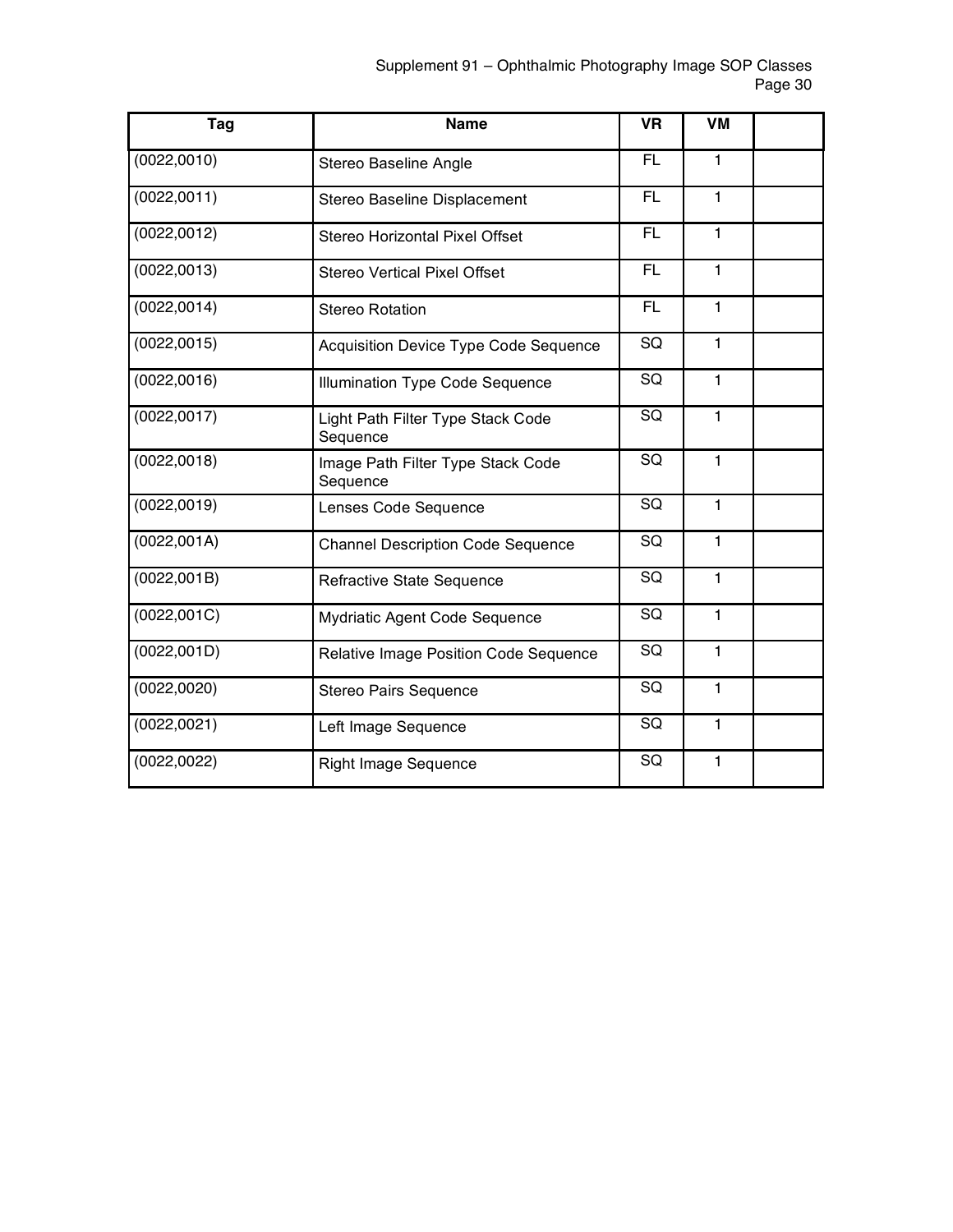### **Part 16 Additions**

# **CID 4200 Ophthalmic Imaging Agent**

### **Context ID 4200** 415 **Ophthalmic Imaging Agent**

**Type: Extensible Version: 20040921**

| Coding<br><b>Scheme</b><br>Designator<br>(0008, 0102) | <b>Code Value</b><br>(0008, 0100) | <b>Code Meaning</b><br>(0008, 0104) |
|-------------------------------------------------------|-----------------------------------|-------------------------------------|
| <b>SRT</b>                                            | C-B02CC                           | Fluorescein                         |
| <b>SRT</b>                                            | C-B0156                           | Indocyanine green                   |
| <b>SRT</b>                                            | C-B0295                           | Rose Bengal                         |
| <b>SRT</b>                                            | C-22853                           | Trypan blue                         |
| <b>SRT</b>                                            | C-B02C5                           | Methylene blue                      |

### **CID 4201 Patient Eye Movement Command**

#### **Context ID 4201** 420 **Patient Eye Movement Command**

**Type: Extensible Version: 20040921**

| Coding<br><b>Scheme</b><br><b>Designator</b><br>(0008,0102) | <b>Code Value</b><br>(0008, 0100) | <b>Code Meaning</b><br>(0008, 0104) |
|-------------------------------------------------------------|-----------------------------------|-------------------------------------|
| <b>SRT</b>                                                  | R-1022D                           | Primary gaze                        |
| SRT                                                         | R-404BF                           | Upward gaze                         |
| SRT                                                         | R-404B9                           | Left upgaze                         |
| SRT                                                         | R-404BC                           | Left gaze                           |
| <b>SRT</b>                                                  | R-404B7                           | Left downgaze                       |
| <b>SRT</b>                                                  | R-404B6                           | Downgaze                            |
| <b>SRT</b>                                                  | R-404B8                           | Right downgaze                      |
| <b>SRT</b>                                                  | R-404BD                           | Right gaze                          |
| SRT                                                         | R-404BA                           | Right upgaze                        |
| <b>SRT</b>                                                  | R-10227                           | Convergent gaze                     |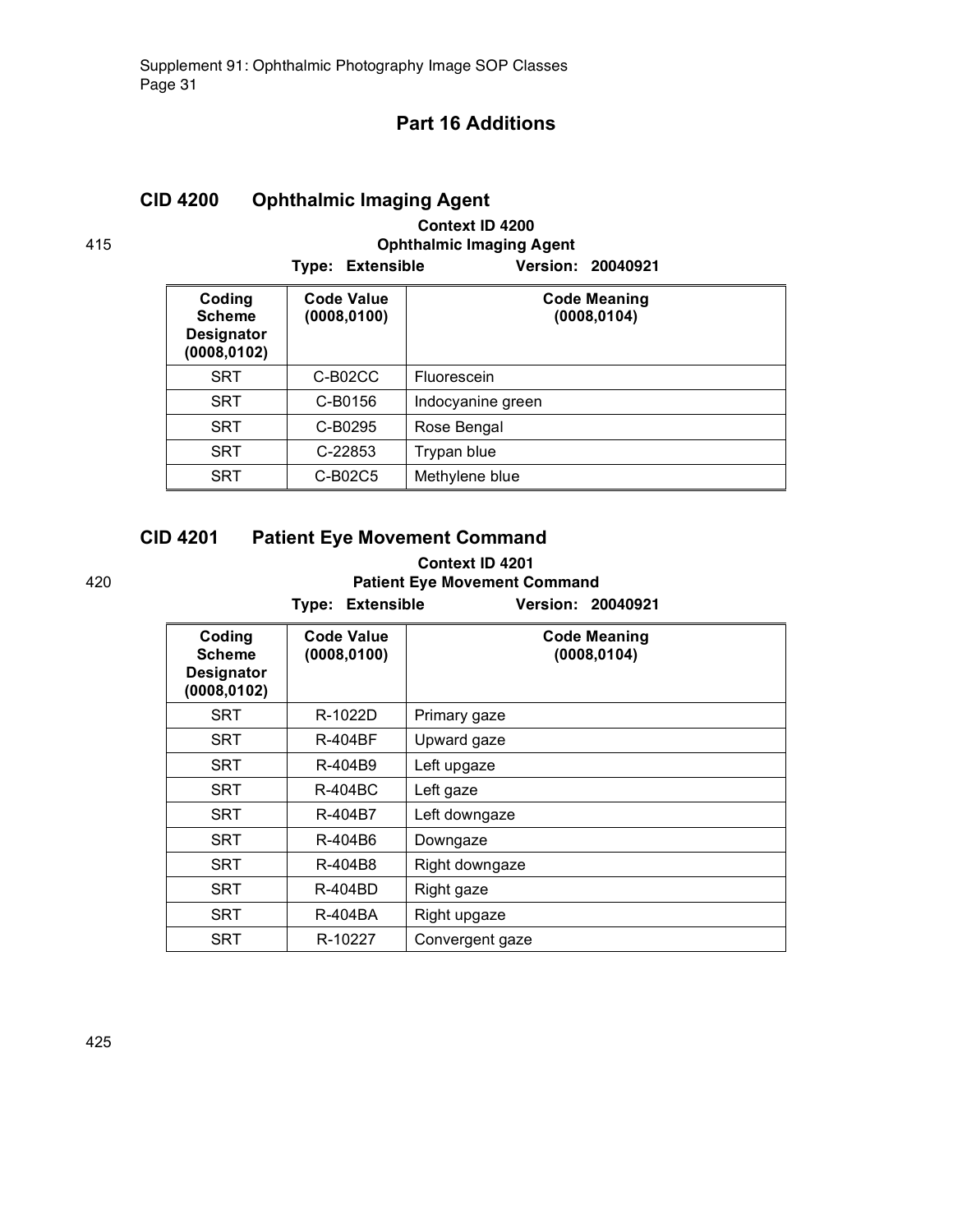### **CID 4202 Ophthalmic Photography Acquisition Device**

#### **Context ID 4202 Ophthalmic Photography Acquisition Device** 430 **Type: Extensible Version: 20040921**

| Coding<br><b>Scheme</b><br><b>Designator</b><br>(0008, 0102) | Code Value<br>(0008, 0100) | <b>Code Meaning</b><br>(0008, 0104) |
|--------------------------------------------------------------|----------------------------|-------------------------------------|
| <b>SRT</b>                                                   | R-1021A                    | <b>Fundus Camera</b>                |
| <b>SRT</b>                                                   | A-2B201                    | <b>Biomicroscope</b>                |
| <b>SRT</b>                                                   | R-1021B                    | <b>External Camera</b>              |
| <b>SRT</b>                                                   | R-1021C                    | Specular Microscope                 |
| <b>SRT</b>                                                   | A-2B210                    | <b>Operating Microscope</b>         |
| <b>SRT</b>                                                   | $A-00F8A$                  | Scanning Laser Ophthalmoscope       |
| <b>SRT</b>                                                   | R-1021D                    | Indirect Ophthalmoscope             |
| <b>SRT</b>                                                   | R-1021E                    | Direct Ophthalmoscope               |
| <b>SRT</b>                                                   | R-1021F                    | Ophthalmic Endoscope                |
| <b>SRT</b>                                                   | A-00FCA                    | Keratoscope                         |

# **CID 4203 Ophthalmic Photography Illumination**

### **Context ID 4203 Ophthalmic Photography Illumination**

#### 435 **Type: Extensible Version: 20040921 Coding Scheme Designator (0008,0102) Code Value (0008,0100) Code Meaning (0008,0104)** SRT | R-1020E | Dual diffuse direct illumination SRT | R-1020F | Fine slit beam direct illumination SRT | R-10211 | Broad tangential direct illumination SRT | R-10213 | Indirect sclerotic scatter illumination SRT | R-10215 | Indirect retroillumination from the iris SRT | R-10217 | Indirect retroillumination from the retina SRT | R-10218 | Indirect iris transillumination

Reference: From the OPS web site: http://www.opsweb.org/Op-Photo/SlitLamp/SL/SlitLamp.htm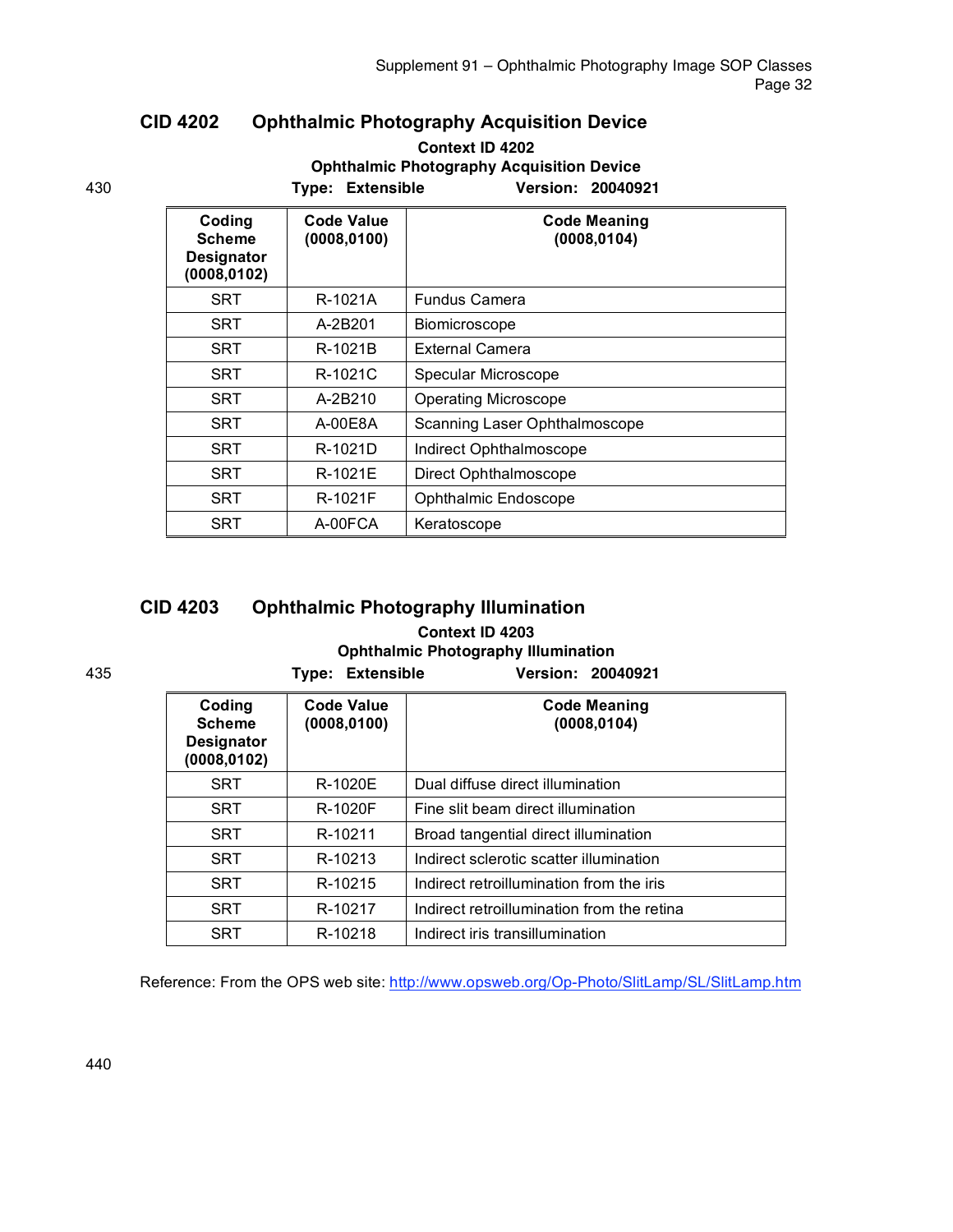### **CID 4204 Ophthalmic Filter**

### **Context ID 4204 Ophthalmic Filter**

| 445 |                                                              | <b>Type: Extensible</b>           | Version: 20040921                   |
|-----|--------------------------------------------------------------|-----------------------------------|-------------------------------------|
|     | Coding<br><b>Scheme</b><br><b>Designator</b><br>(0008, 0102) | <b>Code Value</b><br>(0008, 0100) | <b>Code Meaning</b><br>(0008, 0104) |
|     | <b>DCM</b>                                                   | 111601                            | Green filter                        |
|     | <b>DCM</b>                                                   | 111602                            | Red filter                          |
|     | <b>DCM</b>                                                   | 111603                            | <b>Blue filter</b>                  |
|     | <b>DCM</b>                                                   | 111604                            | Yellow-green filter                 |
|     | <b>DCM</b>                                                   | 111605                            | Blue-green filter                   |
|     | <b>DCM</b>                                                   | 111606                            | Infrared filter                     |
|     | <b>DCM</b>                                                   | 111607                            | Polarizing filter                   |
|     | <b>DCM</b>                                                   | 111609                            | No filter                           |

### **CID 4205 Ophthalmic Lens**

### **Context ID 4205**

**Ophthalmic Lens**

|                                                | <b>Type: Extensible</b>           | <b>Version: 20040921</b>            |
|------------------------------------------------|-----------------------------------|-------------------------------------|
| Coding<br>Scheme<br>Designator<br>(0008, 0102) | <b>Code Value</b><br>(0008, 0100) | <b>Code Meaning</b><br>(0008, 0104) |
| <b>SRT</b>                                     | R-10219                           | Indirect ophthalmoscopy lens        |
| <b>SRT</b>                                     | R-10239                           | Concave contact fundus lens         |
| <b>SRT</b>                                     | R-1023A                           | Concave noncontact fundus lens      |
| <b>SRT</b>                                     | R-1023B                           | Contact fundus lens                 |
| <b>SRT</b>                                     | A-00FAD                           | Goniolens                           |
| <b>SRT</b>                                     | R-1023D                           | Convex noncontact fundus lens       |
| <b>SRT</b>                                     | R-1023E                           | Noncontact fundus lens              |
| SRT                                            | R-1023C                           | Convex contact fundus len           |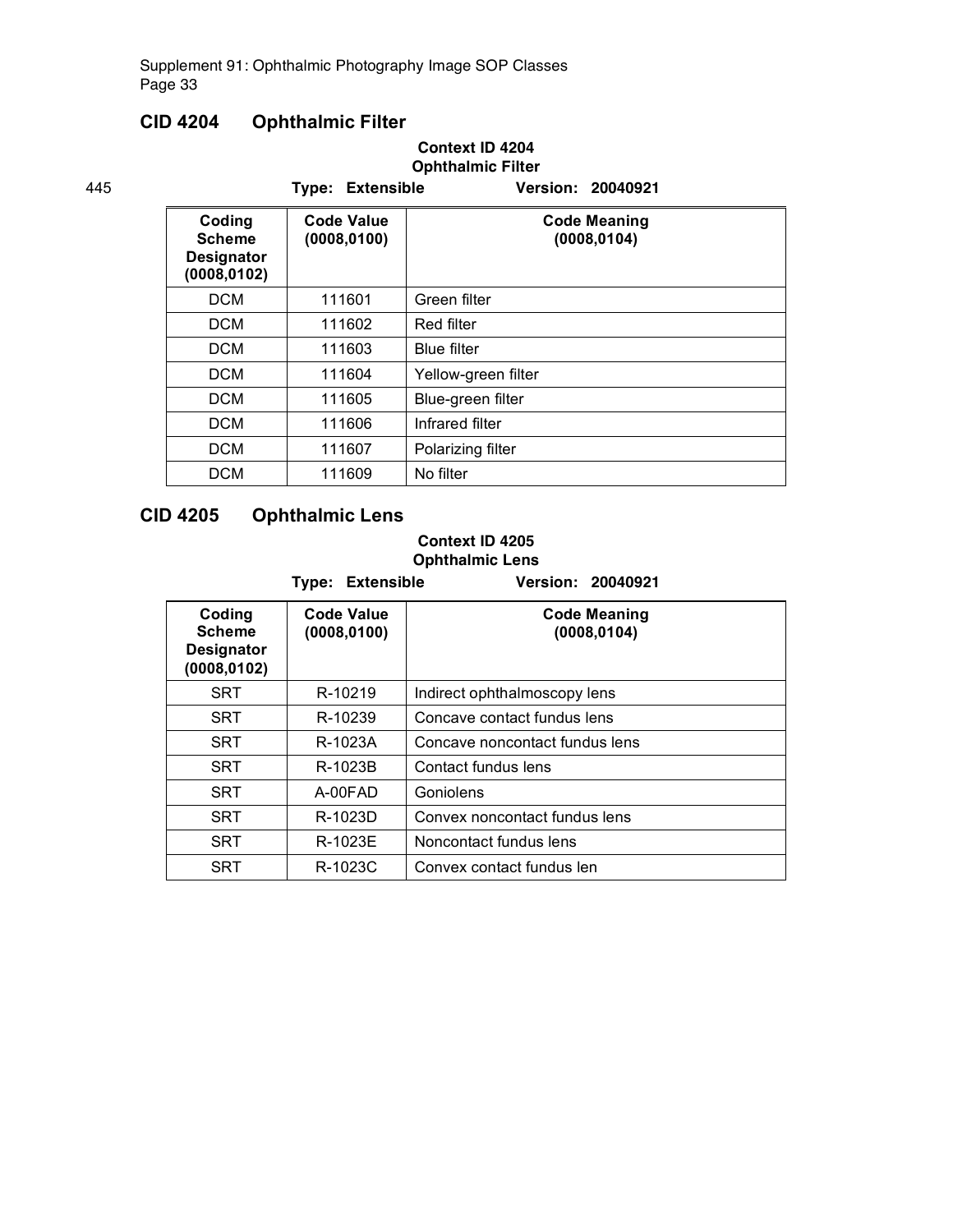| <b>CID 4206</b>                                              |                                   | <b>Ophthalmic Channel Description</b>                                         |
|--------------------------------------------------------------|-----------------------------------|-------------------------------------------------------------------------------|
|                                                              | Extensible<br>Type:               | Context ID 4206<br><b>Ophthalmic Channel Description</b><br>Version: 20040921 |
| Coding<br><b>Scheme</b><br><b>Designator</b><br>(0008, 0102) | <b>Code Value</b><br>(0008, 0100) | <b>Code Meaning</b><br>(0008, 0104)                                           |
| <b>SRT</b>                                                   | $G-A12F$                          | <b>Blue</b>                                                                   |
| <b>SRT</b>                                                   | R-102C0                           | <b>Full Spectrum</b>                                                          |
| <b>SRT</b>                                                   | $G-A11E$                          | Green                                                                         |
| <b>SRT</b>                                                   | R-102BE                           | Infrared                                                                      |
| <b>SRT</b>                                                   | $G-A11A$                          | Red                                                                           |
| SRT                                                          | G-A132                            | Red free                                                                      |
| <b>SRT</b>                                                   | <b>R-102BF</b>                    | Ultraviolet                                                                   |

455

| <b>CID 4207</b> | <b>Ophthalmic Image Position</b> |  |
|-----------------|----------------------------------|--|
|                 | Context ID 4207                  |  |
|                 | <b>Ophthalmic Image Position</b> |  |

460 **Type: Extensible Version: 20040921**

| Coding<br><b>Scheme</b><br><b>Designator</b><br>(0008, 0102) | <b>Code Value</b><br>(0008, 0100) | <b>Code Meaning</b><br>(0008, 0104) |
|--------------------------------------------------------------|-----------------------------------|-------------------------------------|
| <b>SRT</b>                                                   | R-10229                           | Diabetic Retinopathy Study field 1  |
| <b>SRT</b>                                                   | R-1022A                           | Diabetic Retinopathy Study field 2  |
| <b>SRT</b>                                                   | R-1022B                           | Diabetic Retinopathy Study field 3  |
| <b>SRT</b>                                                   | $R-1022C$                         | Diabetic Retinopathy Study field 4  |
| <b>SRT</b>                                                   | R-1022F                           | Diabetic Retinopathy Study field 5  |
| <b>SRT</b>                                                   | R-1022F                           | Diabetic Retinopathy Study field 6  |
| <b>SRT</b>                                                   | R-10231                           | Diabetic Retinopathy Study field 7  |
| <b>DCM</b>                                                   | 111621                            | Field 1 for Joslin 3 field          |
| <b>DCM</b>                                                   | 111622                            | Field 2 for Joslin 3 field          |
| <b>DCM</b>                                                   | 111623                            | Field 3 for Joslin 3 field          |
|                                                              |                                   |                                     |

**CID 4208 Mydriatic Agent**

### **Context ID 4208 Mydriatic Agent** 465 **Type: Extensible Version: 20040921**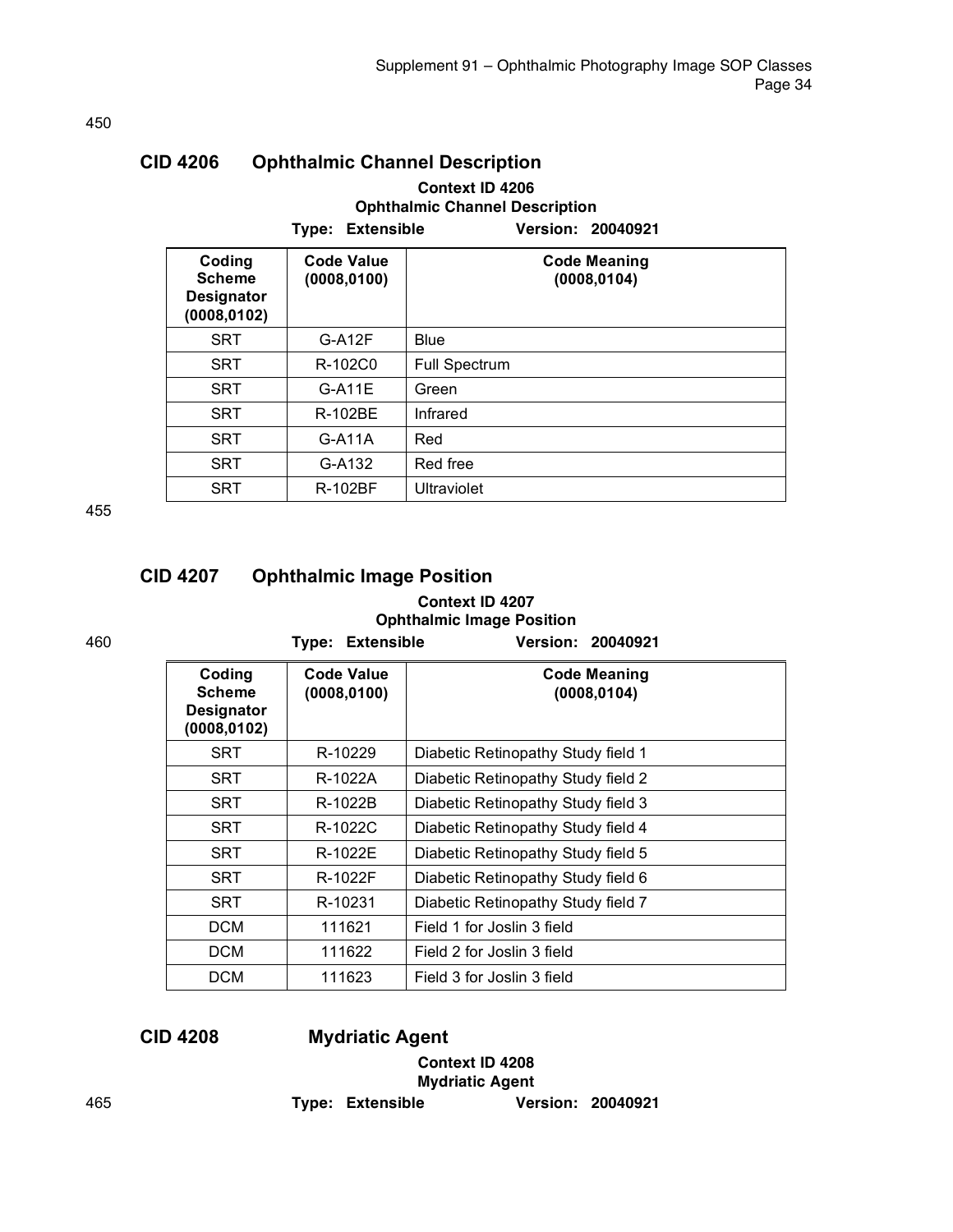| Coding<br><b>Scheme</b><br><b>Designator</b><br>(0008, 0102) | <b>Code Value</b><br>(0008, 0100) | <b>Code Meaning</b><br>(0008, 0104) |
|--------------------------------------------------------------|-----------------------------------|-------------------------------------|
| <b>SRT</b>                                                   | C-677B9                           | Atropine                            |
| <b>SRT</b>                                                   | C-677C0                           | Homatropine                         |
| <b>SRT</b>                                                   | C-97520                           | Cyclopentolate                      |
| <b>SRT</b>                                                   | C-68165                           | Phenylephrine                       |
| <b>SRT</b>                                                   | C-97580                           | Tropicamide                         |

# **CID 4209 Ophthalmic Anatomic Structure Imaged**

### **Context ID 4209** 470 **Ophthalmic Anatomic Structure Imaged Type: Extensible Version: 20040921**

| Coding<br><b>Scheme</b><br><b>Designator</b><br>(0008, 0102) | <b>Code Value</b><br>(0008, 0100) | <b>Code Meaning</b><br>(0008, 0104) |
|--------------------------------------------------------------|-----------------------------------|-------------------------------------|
| <b>SRT</b>                                                   | <b>T-AA050</b>                    | Anterior chamber of eye             |
| <b>SRT</b>                                                   | <b>T-AA180</b>                    | Both eyes                           |
| <b>SRT</b>                                                   | <b>T-AA310</b>                    | Choroid of eye                      |
| <b>SRT</b>                                                   | <b>T-AA400</b>                    | Ciliary body                        |
| <b>SRT</b>                                                   | <b>T-AA860</b>                    | Conjunctiva                         |
| <b>SRT</b>                                                   | T-AA200                           | Cornea                              |
| <b>SRT</b>                                                   | <b>T-AA000</b>                    | Eye                                 |
| <b>SRT</b>                                                   | <b>T-AA810</b>                    | Eyelid                              |
| <b>SRT</b>                                                   | T-AA621                           | Fovea centralis                     |
| <b>SRT</b>                                                   | <b>T-AA500</b>                    | Iris                                |
| <b>SRT</b>                                                   | <b>T-AA862</b>                    | Lacrimal caruncle                   |
| <b>SRT</b>                                                   | <b>T-AA910</b>                    | Lacrimal gland                      |
| <b>SRT</b>                                                   | T-AA940                           | Lacrimal sac                        |
| <b>SRT</b>                                                   | <b>T-AA700</b>                    | Lens                                |
| <b>SRT</b>                                                   | <b>T-AA830</b>                    | Lower Eyelid                        |
| <b>SRT</b>                                                   | T-45400                           | Ophthalmic artery                   |
| <b>SRT</b>                                                   | T-AA630                           | Optic nerve head                    |
| <b>SRT</b>                                                   | T-AA610                           | Retina                              |
| <b>SRT</b>                                                   | T-AA110                           | Sclera                              |
| <b>SRT</b>                                                   | <b>T-AA820</b>                    | <b>Upper Eyelid</b>                 |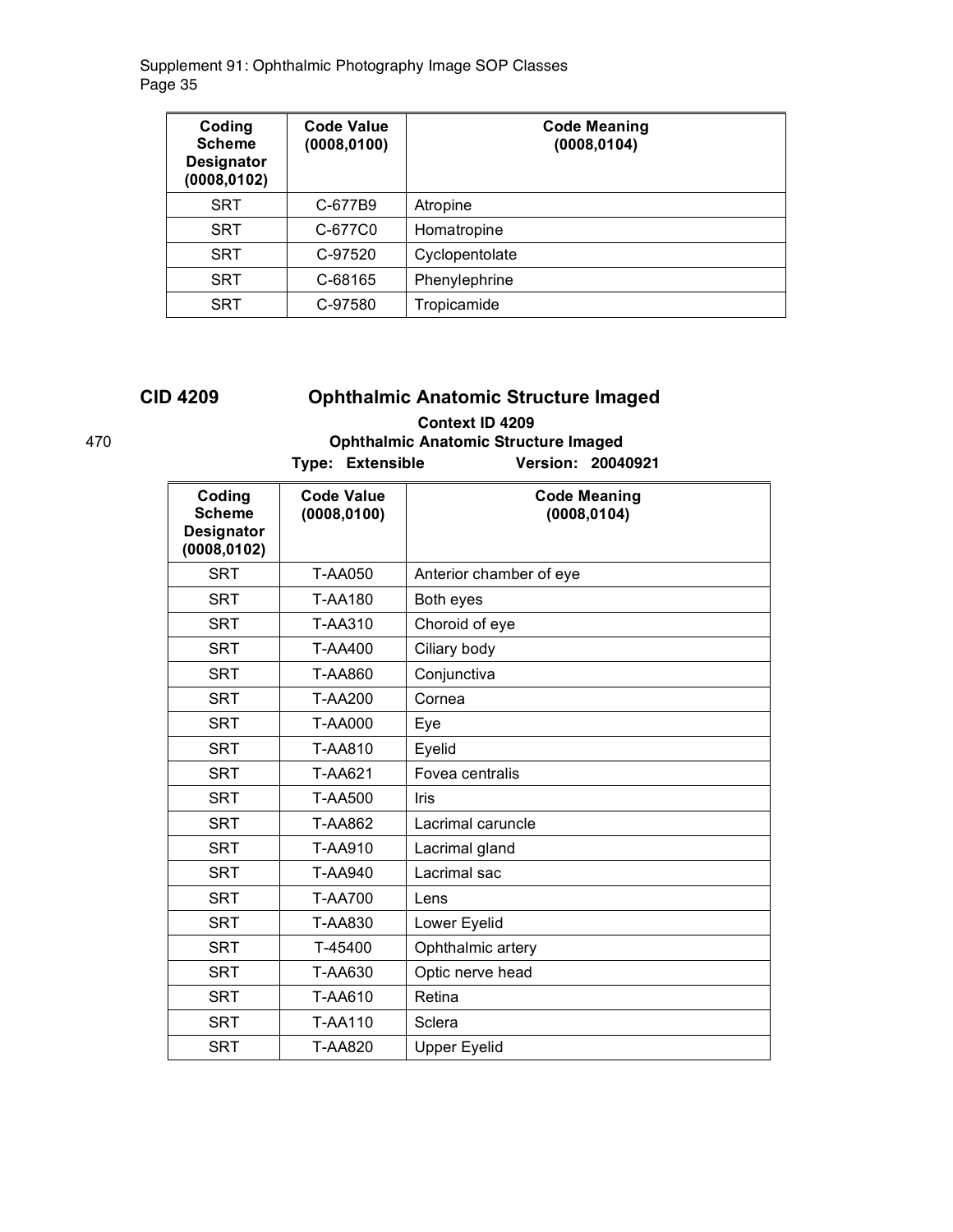### **CID 7202 Source Image Purposes of Reference**

#### 475 **Context ID 7202 Source Image Purposes of Reference Type: Extensible Version: 2002090420040921**

| <b>Coding Scheme</b><br>Designator<br>(0008, 0102) | <b>Code Value</b><br>(0008,0100) | <b>Code Meaning</b><br>(0008, 0104)         |
|----------------------------------------------------|----------------------------------|---------------------------------------------|
| <b>DCM</b>                                         | 121320                           | Uncompressed predecessor                    |
| <b>DCM</b>                                         | 121321                           | Mask image for image processing operation   |
| <b>DCM</b>                                         | 121322                           | Source image for image processing operation |
| DCM                                                | 121329                           | Source image for montage                    |

# 480 **CID 29 Acquisition Modality**

#### **Context ID 29 Acquisition Modality Type: Extensible Version: 2003010820040921**

| <b>Coding Scheme</b><br><b>Designator</b> | <b>Code Value</b> | <b>Code Meaning</b>           |
|-------------------------------------------|-------------------|-------------------------------|
| <b>DCM</b>                                | <b>EPS</b>        | Cardiac Electrophysiology     |
| <b>DCM</b>                                | <b>CR</b>         | Computed Radiography          |
| <b>DCM</b>                                | <b>CT</b>         | Computed Tomography           |
| <b>DCM</b>                                | <b>DX</b>         | Digital Radiography           |
| <b>DCM</b>                                | <b>ECG</b>        | Electrocardiography           |
| <b>DCM</b>                                | ES                | Endoscopy                     |
| <b>DCM</b>                                | XC                | External-camera Photography   |
| <b>DCM</b>                                | <b>GM</b>         | General Microscopy            |
| <b>DCM</b>                                | HD                | Hemodynamic Waveform          |
| <b>DCM</b>                                | IO                | Intra-oral Radiography        |
| <b>DCM</b>                                | <b>IVUS</b>       | Intravascular Ultrasound      |
| <b>DCM</b>                                | <b>MR</b>         | <b>Magnetic Resonance</b>     |
| <b>DCM</b>                                | MG                | Mammography                   |
| <b>DCM</b>                                | <b>NM</b>         | <b>Nuclear Medicine</b>       |
| <b>DCM</b>                                | <b>OP</b>         | <b>Ophthalmic Photography</b> |
| <b>DCM</b>                                | <b>PX</b>         | Panoramic X-Ray               |
| <b>DCM</b>                                | PT                | Positron emission tomography  |
| <b>DCM</b>                                | RF                | Radiofluoroscopy              |
| <b>DCM</b>                                | <b>RG</b>         | Radiographic imaging          |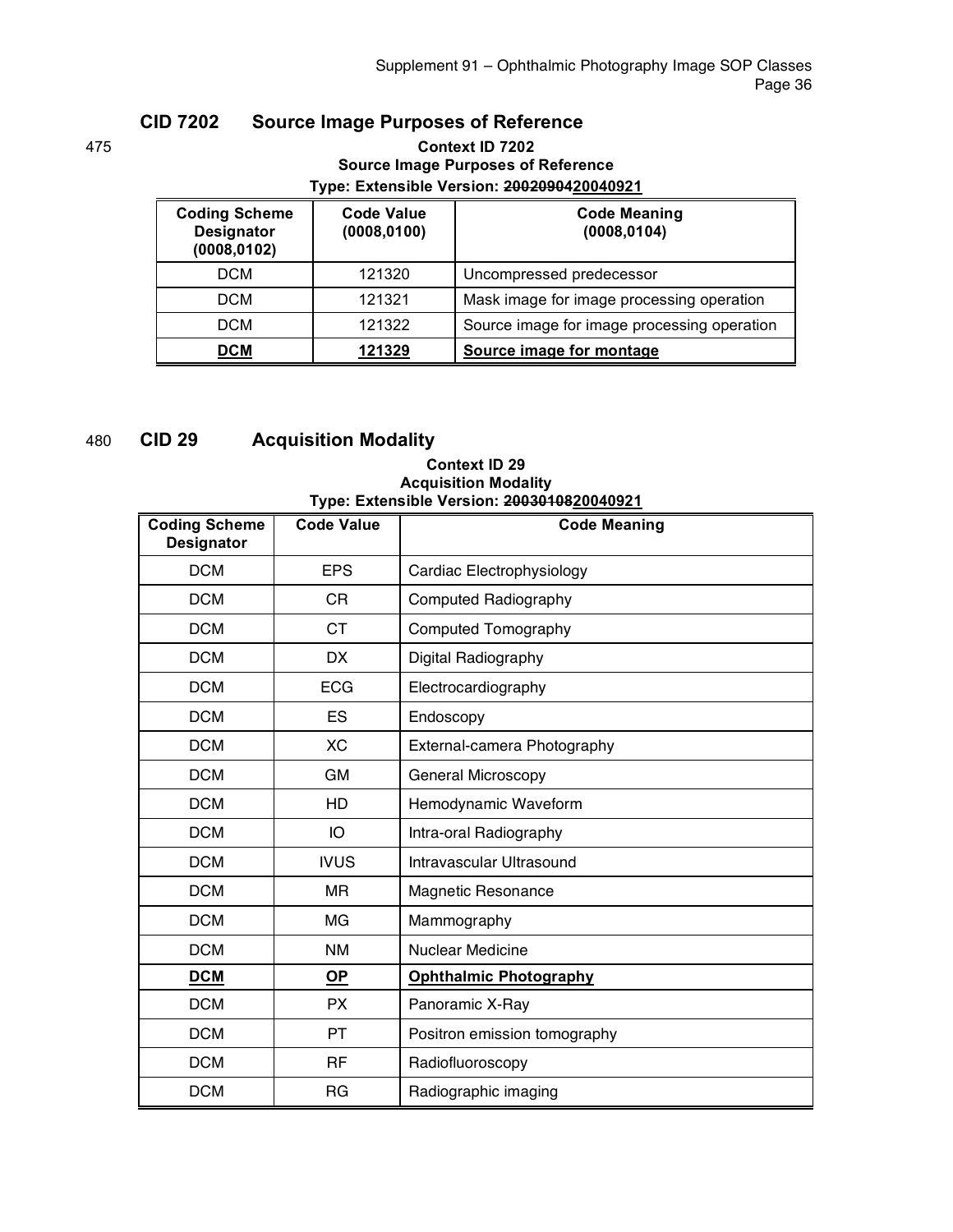| <b>DCM</b> | RTIMAGE   | Radiotherapy Image |
|------------|-----------|--------------------|
| <b>DCM</b> | <b>SM</b> | Slide Microscopy   |
| <b>DCM</b> | US        | Ultrasound         |
| <b>DCM</b> | XА        | X-Ray Angiography  |

485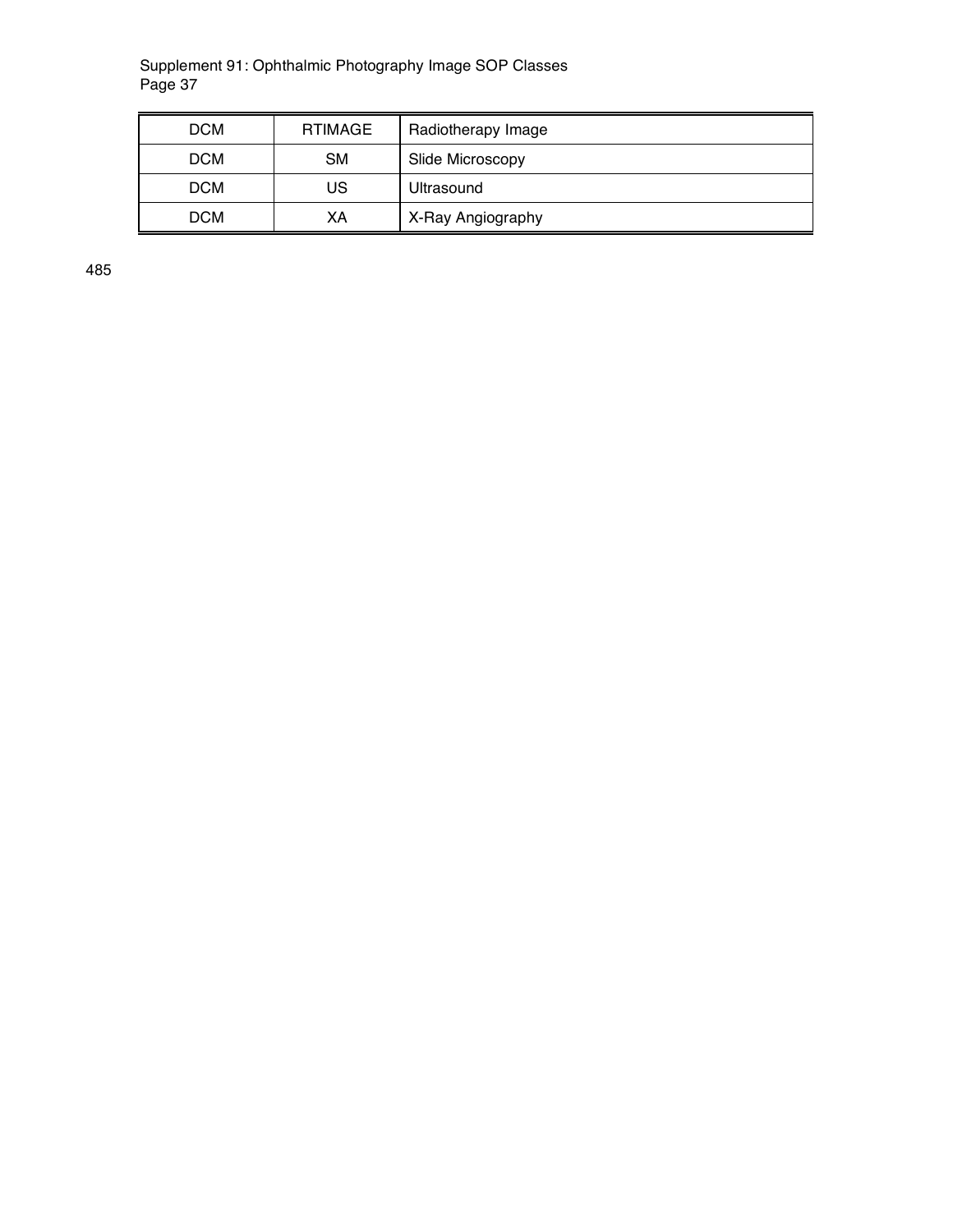*Add the following definitions to Part 16 Annex D DICOM Controlled Terminology Definitions (Normative)*

#### 490

# **Annex D DICOM Controlled Terminology Definitions (Normative)**

| <b>Code Value</b> | <b>Code Meaning</b>            | <b>Definition</b>                                                                                                                                                                                                        | <b>Notes</b>                  |
|-------------------|--------------------------------|--------------------------------------------------------------------------------------------------------------------------------------------------------------------------------------------------------------------------|-------------------------------|
| OP                | Ophthalmic photography         | Ophthalmic photography modality                                                                                                                                                                                          |                               |
| $\overline{FA}$   | <b>Fluorescein Angiography</b> | Fluorescein Angiography                                                                                                                                                                                                  | Retired-<br>replaced<br>by OP |
| FS                | Fundoscopy                     | Fundoscopy                                                                                                                                                                                                               | Retired-<br>replaced<br>by OP |
| <b>SMR</b>        | Stereometric Relationship      | Stereometric image pairing modality                                                                                                                                                                                      |                               |
| 121329            | Source image for montage       | Image used as a source for a montage<br>(stitched) image                                                                                                                                                                 |                               |
| 111601            | Green filter                   | Filter that transmits one third of white light<br>(green) while blocking the other two thirds                                                                                                                            |                               |
| 111602            | <b>Red filter</b>              | Filter that transmits one third of white light<br>(red) while blocking the other two thirds                                                                                                                              |                               |
| 111603            | <b>Blue filter</b>             | Filter that transmits one third of white light<br>(blue) while blocking the other two thirds                                                                                                                             |                               |
| 111604            | Yellow-green filter            | A filter of 560nm that is used for retinal<br>imaging and can provide good contrast and<br>good visibility of the retinal vasculature                                                                                    |                               |
| 111605            | Blue-green filter              | A filter of 490nm that is used for retinal<br>imaging because of excessive scattering of<br>some retinal structures at very short<br>wavelengths                                                                         |                               |
| 111606            | Infrared filter                | Filter that transmits the infrared spectrum,<br>which is light that lies outside of the visible<br>spectrum, with wavelengths longer than<br>those of red light, while blocking visible light                            |                               |
| 111607            | Polarizing filter              | A filter that reduces reflections from non-<br>metallic surfaces such as glass or water by<br>blocking light waves that are vibrating at<br>selected angles to the filter.                                               |                               |
| 111609            | No filter                      | No filter used                                                                                                                                                                                                           |                               |
| 111621            | Field 1 for Joslin 3 field     | Joslin NM-1 is a 45 degree field focused<br>centrally between the temporal margin of<br>optic disc and the center of the macula:<br>Center the camera on the papillomacular<br>bundle midway between the temporal margin |                               |